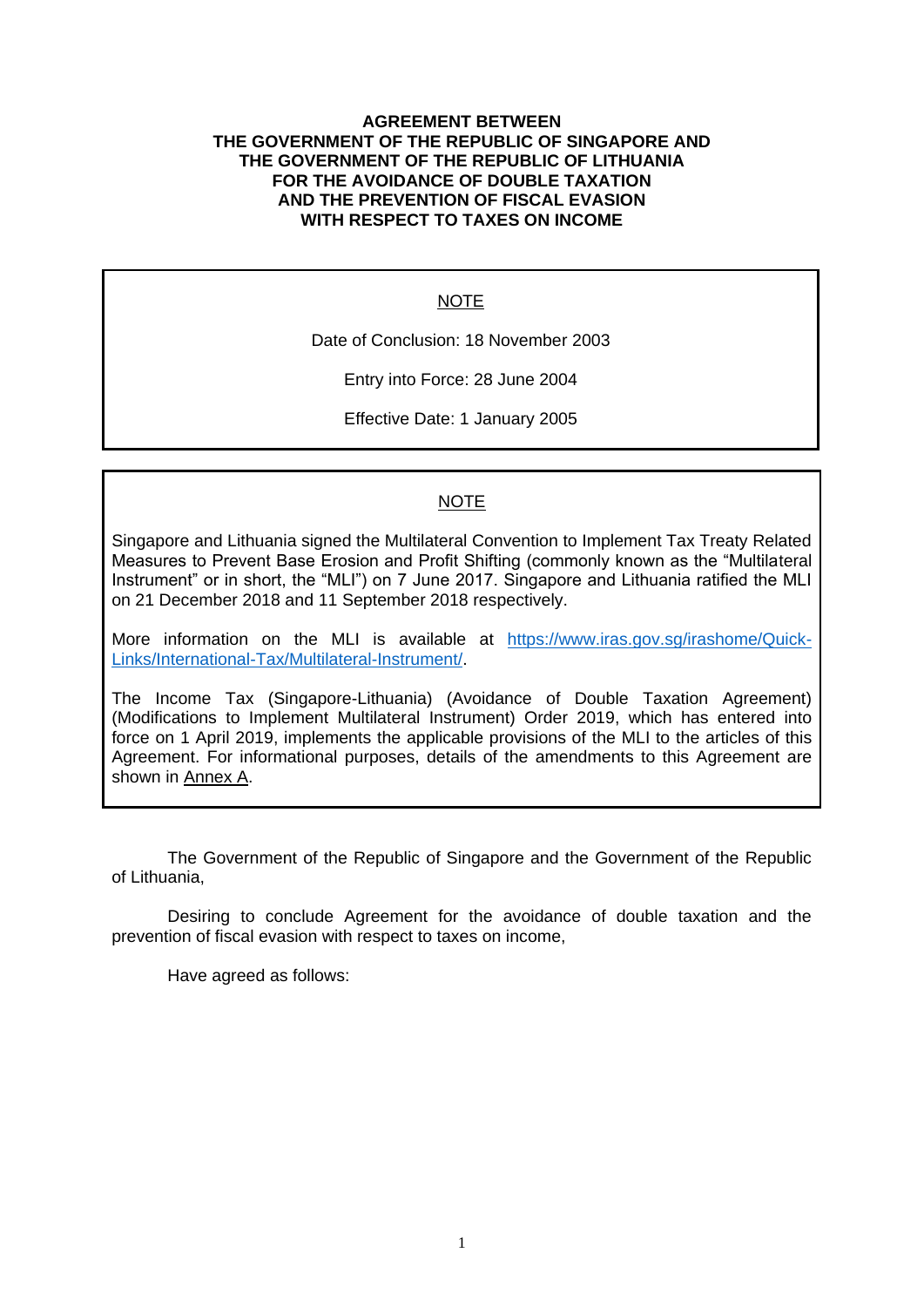# **ARTICLE 1 – PERSONS COVERED**

This Agreement shall apply to persons who are residents of one or both of the Contracting States.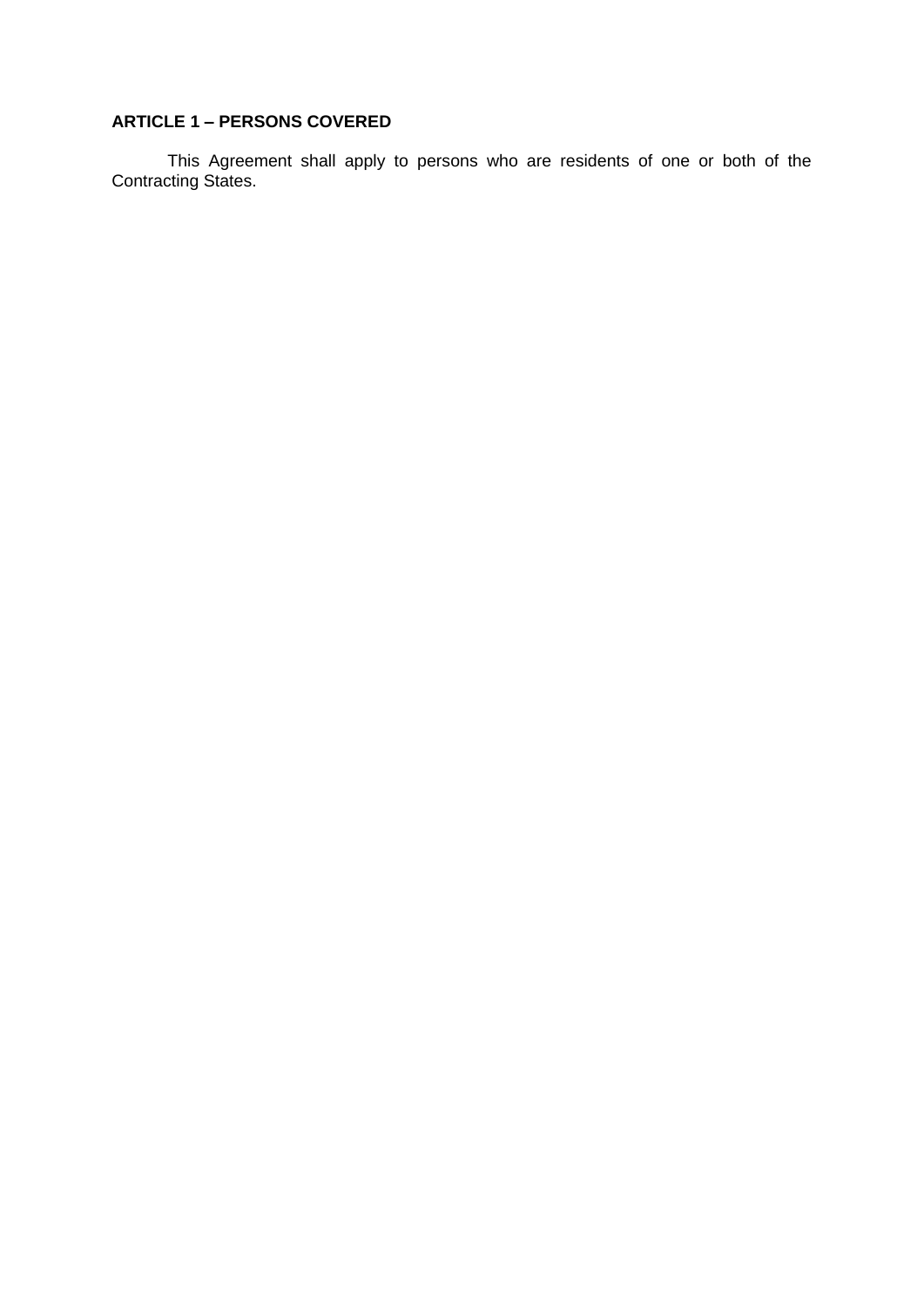## **ARTICLE 2 – TAXES COVERED**

1. This Agreement shall apply to taxes on income imposed on behalf of a Contracting State or of its local authorities, irrespective of the manner in which they are levied.

2. There shall be regarded as taxes on income all taxes imposed on total income or on elements of income, including taxes on gains from the alienation of movable or immovable property.

- 3. The existing taxes to which the Agreement shall apply are in particular:
	- (a) in Lithuania:
		- (i) the tax on profits of legal persons (juridiniu asmenu pelno mokestis);
		- (ii) the tax on income of natural persons (fiziniu asmenu pajamu mokestis);

(hereinafter referred to as "Lithuanian tax");

- (b) in Singapore:
	- the income tax

(hereinafter referred to as "Singapore tax").

4. The Agreement shall apply also to any identical or substantially similar taxes which are imposed after the date of signature of the Agreement in addition to, or in place of, the existing taxes. The competent authorities of the Contracting States shall notify each other of any significant changes which have been made in their respective taxation laws.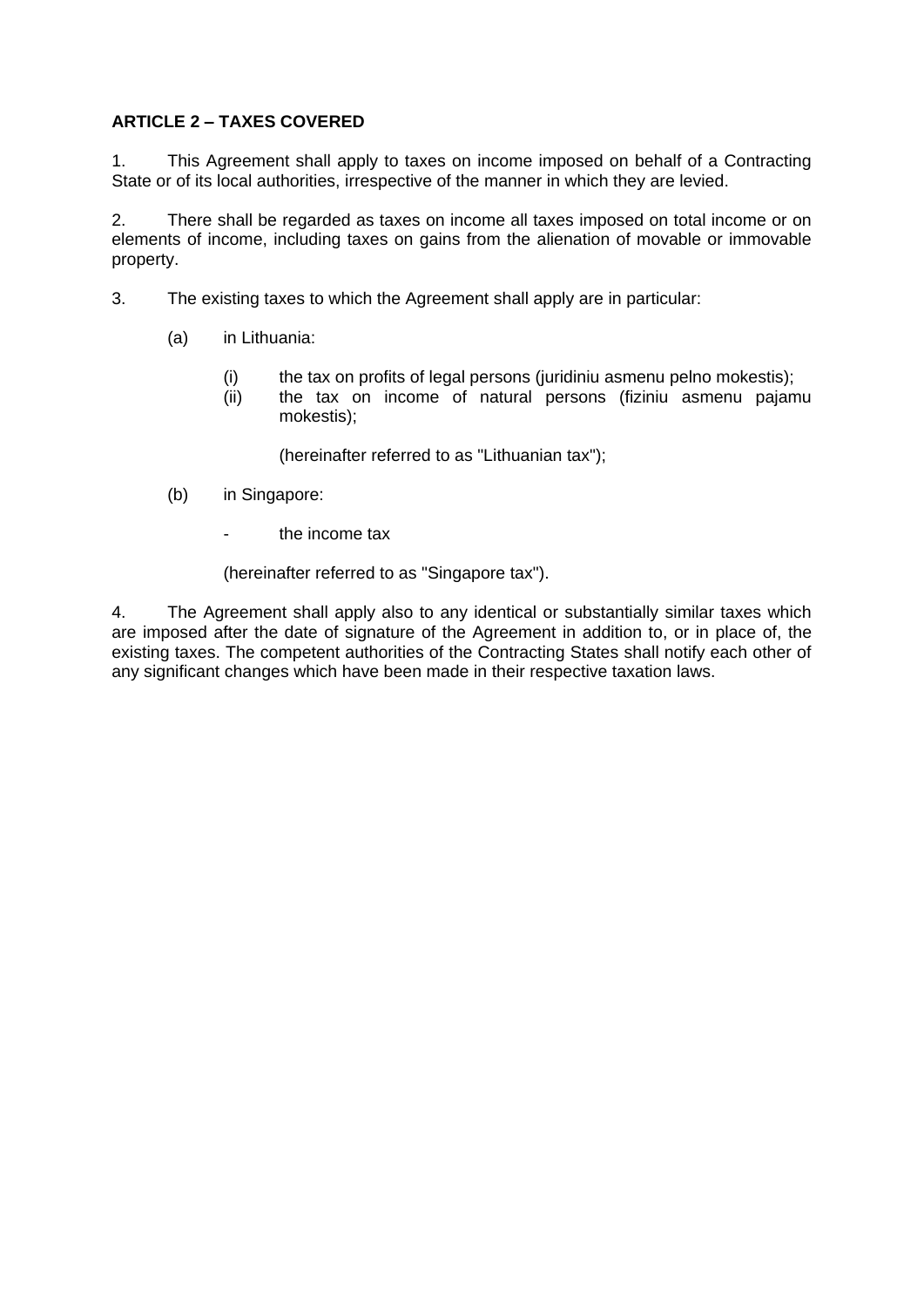## **ARTICLE 3 – GENERAL DEFINITIONS**

- 1. For the purposes of this Agreement, unless the context otherwise requires:
	- (a) the term "Lithuania" means the Republic of Lithuania and, when used in the geographical sense, means the territory of the Republic of Lithuania and any other area adjacent to the territorial sea of the Republic of Lithuania within which under the laws of the Republic of Lithuania and in accordance with international law, the rights of Lithuania may be exercised with respect to the sea bed and its sub-soil and their natural resources;
	- (b) the term "Singapore" means the territories of the Republic of Singapore, the territorial waters of Singapore and the sea bed and sub-soil of the territorial waters, and when used in a geographical sense includes any area extending beyond the limits of the territorial waters of Singapore, and the sea bed and sub-soil of any such area, which has been or may hereafter be designated under the laws of Singapore and in accordance with international law as an area over which Singapore has sovereign rights for the purposes of exploring and exploiting the natural resources, whether living or non-living;
	- (c) the terms "a Contracting State" and "the other Contracting State" mean Lithuania or Singapore as the context requires;
	- (d) the term "person" includes an individual, a company and any other body of persons;
	- (e) the term "company" means any body corporate or any entity which is treated as a body corporate for tax purposes;
	- (f) the terms "enterprise of a Contracting State" and "enterprise of the other Contracting State" mean respectively an enterprise carried on by a resident of a Contracting State and an enterprise carried on by a resident of the other Contracting State;
	- (g) the term "international traffic" means any transport by a ship or aircraft operated by an enterprise of a Contracting State, except when the ship or aircraft is operated solely between places in the other Contracting State;
	- (h) the term "competent authority" means:
		- (i) in Lithuania, the Minister of Finance or his authorised representative;
		- (ii) in Singapore, the Minister for Finance or his authorised representative;
	- (i) the term "national" means:
		- (i) any individual possessing the nationality of a Contracting State;
		- (ii) any legal person, partnership, association or other entity deriving its status as such from the laws in force in a Contracting State.

2. As regards the application of the Agreement at any time by a Contracting State, any term not defined therein shall, unless the context otherwise requires, have the meaning that it has at that time under the law of that State for the purposes of the taxes to which the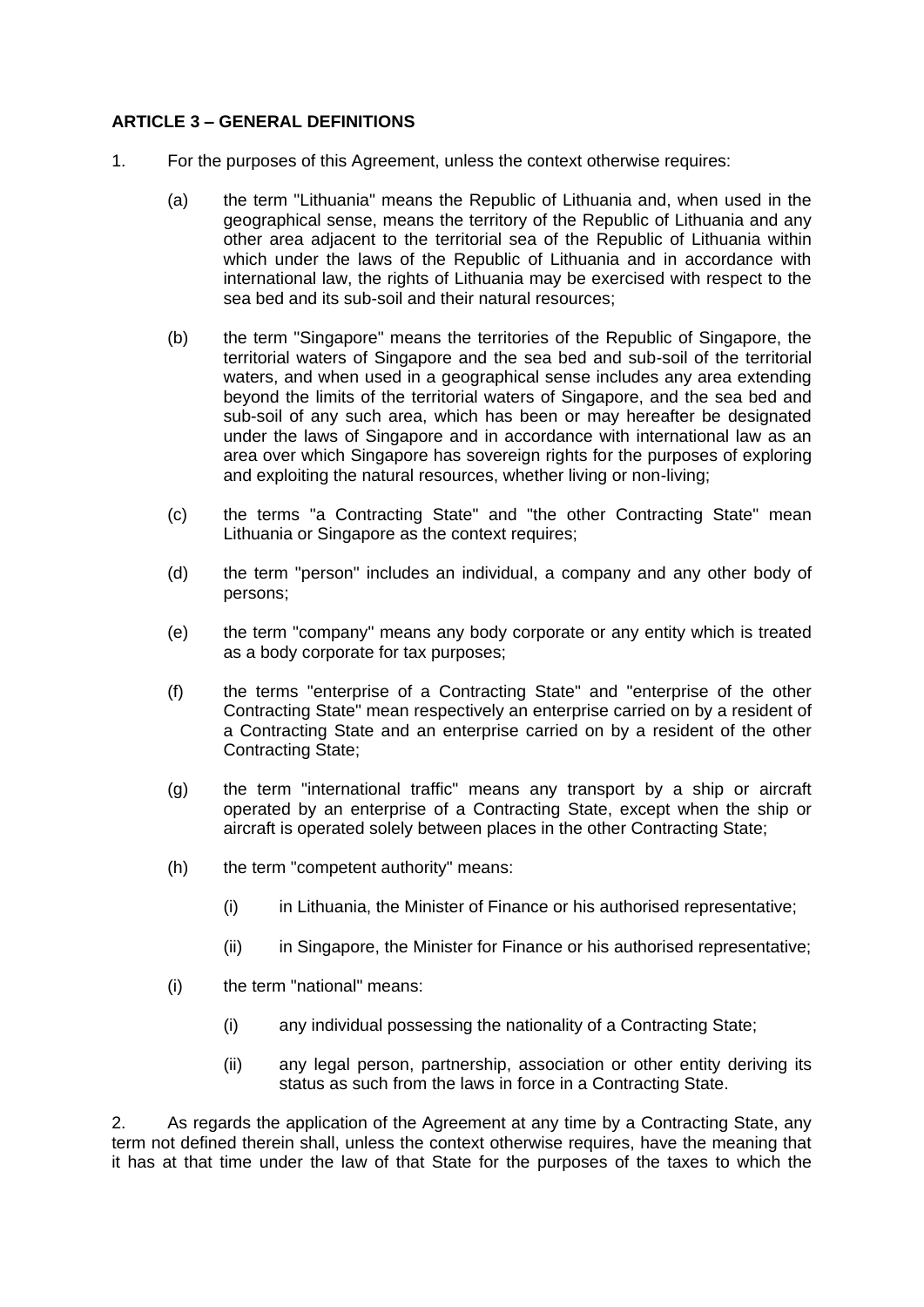Agreement applies, any meaning under the applicable tax laws of that State prevailing over a meaning given to the term under other laws of that State.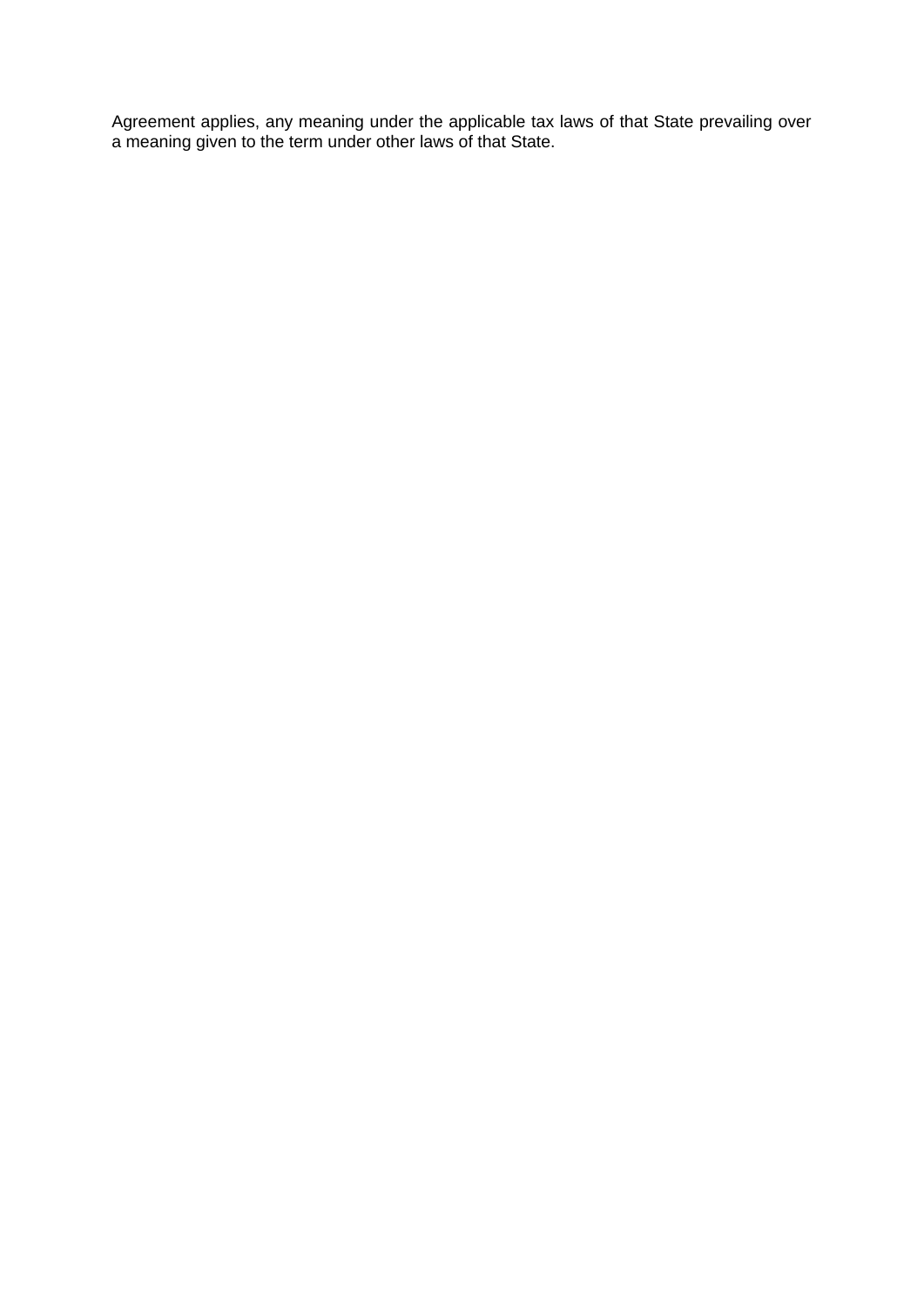## **ARTICLE 4 – RESIDENT**

1. For the purposes of this Agreement, the term "resident of a Contracting State" means any person who is a resident in a Contracting State for tax purposes of that Contracting State.

2. Where by reason of the provisions of paragraph 1 an individual is a resident of both Contracting States, then his status shall be determined as follows:

- (a) he shall be deemed to be a resident only of the State in which he has a permanent home available to him; if he has a permanent home available to him in both States, he shall be deemed to be a resident only of the State with which his personal and economic relations are closer (centre of vital interests);
- (b) if the State in which he has his centre of vital interests cannot be determined, or if he has not a permanent home available to him in either State, he shall be deemed to be a resident only of the State in which he has an habitual abode;
- (c) if he has an habitual abode in both States or in neither of them, he shall be deemed to be a resident only of the State of which he is a national;
- (d) if the status of a resident cannot be determined according to sub-paragraphs (a) to (c), the competent authorities of the Contracting States shall settle the question by mutual agreement.

3. Where by reason of the provisions of paragraph 1 a person other than an individual is a resident of both Contracting States, the competent authorities of the Contracting States shall endeavour to settle the question by mutual agreement and determine the mode of application of the Agreement to such person. In the absence of such agreement, such person shall not be considered to be a resident of either Contracting State for the purposes of enjoying benefits under the Agreement.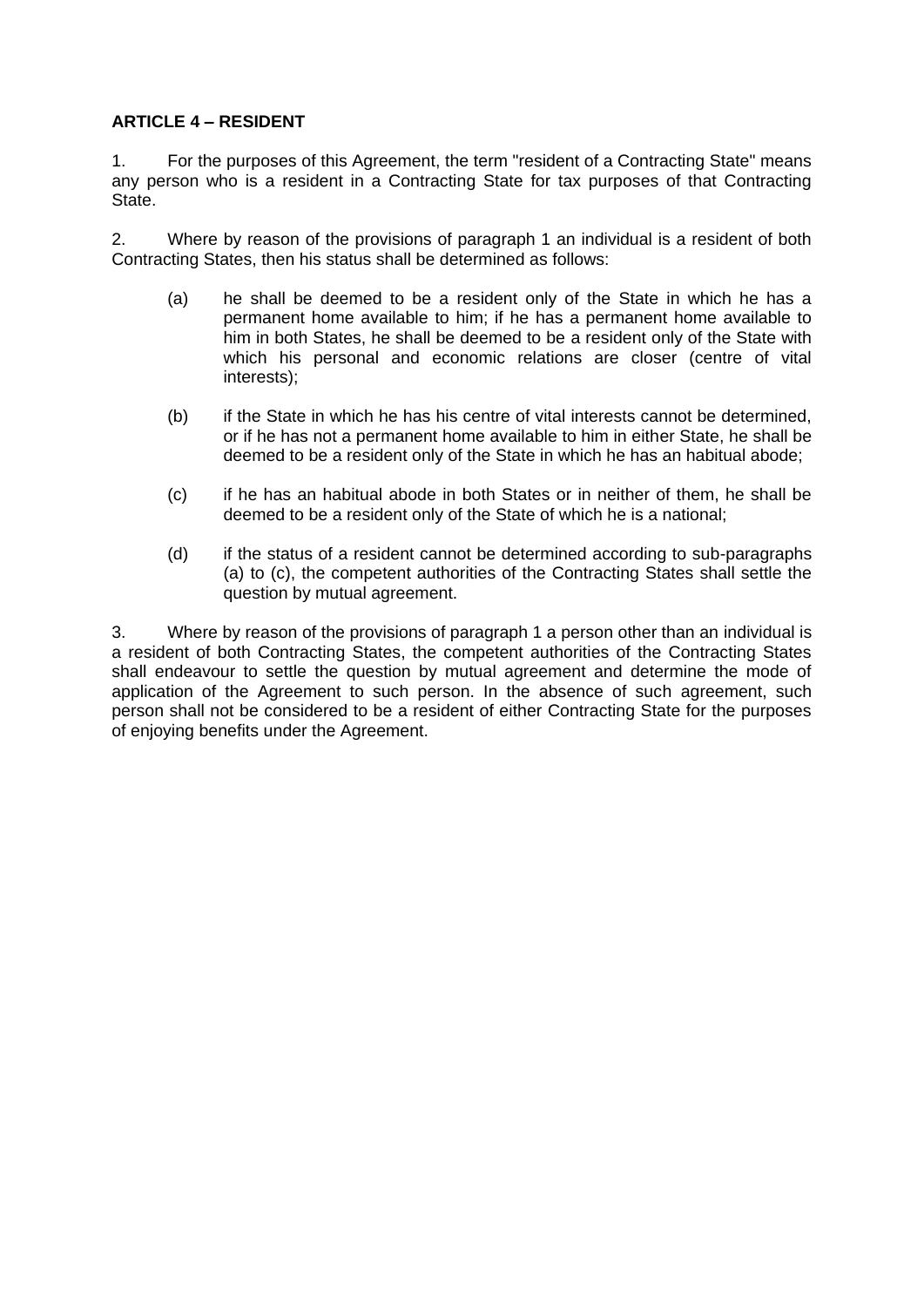## **ARTICLE 5 – PERMANENT ESTABLISHMENT**

1. For the purposes of this Agreement, the term "permanent establishment" means a fixed place of business through which the business of an enterprise is wholly or partly carried on.

- 2. The term "permanent establishment" includes especially:
	- (a) a place of management;
	- (b) a branch;
	- (c) an office;
	- (d) a factory;
	- (e) a workshop, and
	- (f) a mine, an oil or gas well, a quarry or any other place of extraction of natural resources.

3. A building site, a construction, assembly or installation project or supervisory or consultancy activity connected therewith constitutes a permanent establishment only if such site, project or activity lasts for a period of more than nine months.

4. Notwithstanding the preceding provisions of this Article, the term "permanent establishment" shall be deemed not to include:

- (a) the use of facilities solely for the purpose of storage, display or delivery of goods or merchandise belonging to the enterprise;
- (b) the maintenance of a stock of goods or merchandise belonging to the enterprise solely for the purpose of storage, display or delivery;
- (c) the maintenance of a stock of goods or merchandise belonging to the enterprise solely for the purpose of processing by another enterprise;
- (d) the maintenance of a fixed place of business solely for the purpose of purchasing goods or merchandise or of collecting information, for the enterprise;
- (e) the maintenance of a fixed place of business solely for the purpose of carrying on, for the enterprise, any other activity of a preparatory or auxiliary character;
- (f) the maintenance of a fixed place of business solely for any combination of activities mentioned in sub-paragraphs (a) to (e), provided that the overall activity of the fixed place of business resulting from this combination is of a preparatory or auxiliary character.

5. Notwithstanding the provisions of paragraphs 1 and 2, where a person - other than an agent of an independent status to whom paragraph 6 applies - is acting on behalf of an enterprise and has, and habitually exercises, in a Contracting State an authority to conclude contracts in the name of the enterprise, that enterprise shall be deemed to have a permanent establishment in that State in respect of any activities which that person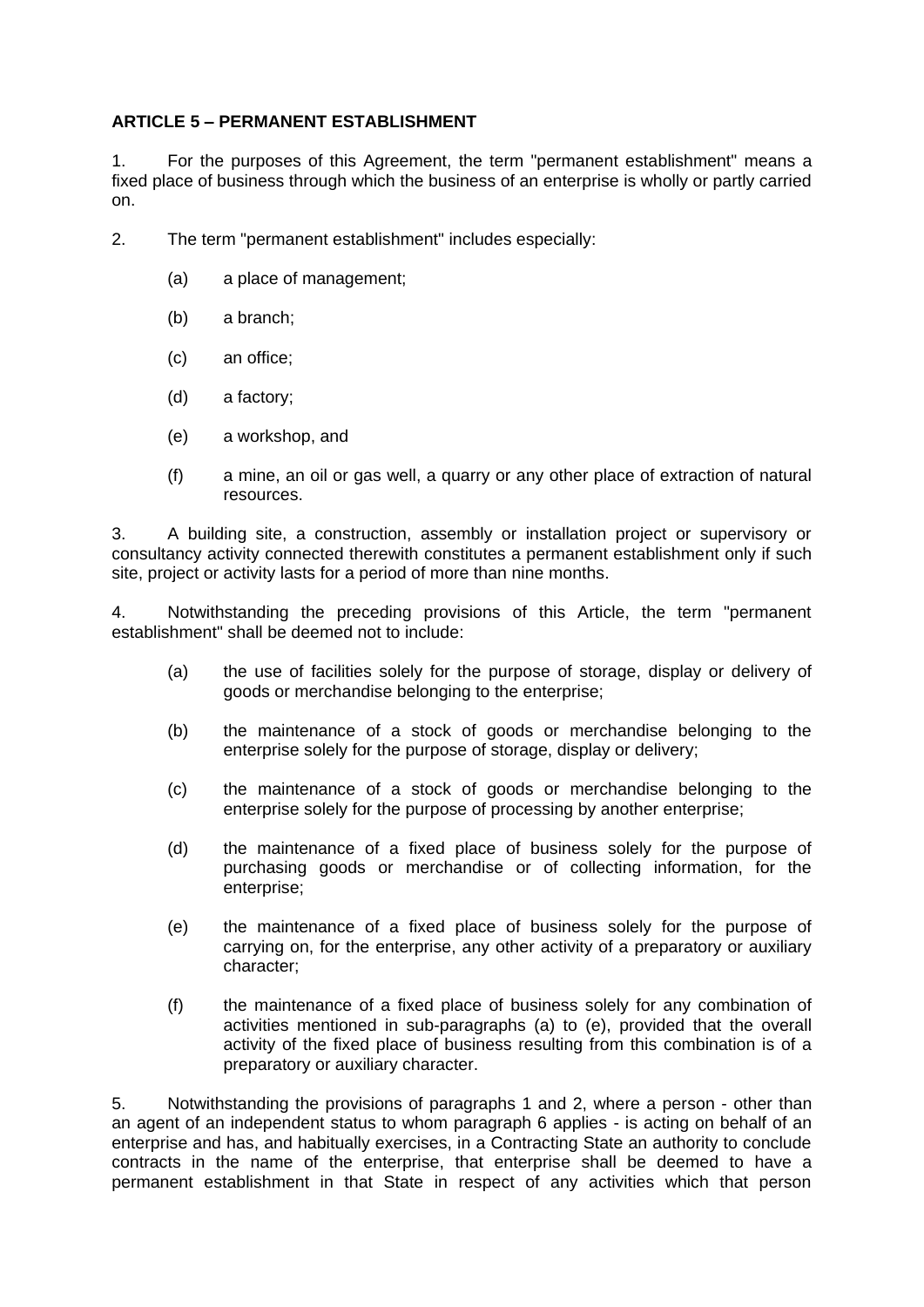undertakes for the enterprise, unless the activities of such person are limited to those mentioned in paragraph 4 which, if exercised through a fixed place of business, would not make this fixed place of business a permanent establishment under the provisions of that paragraph.

6. An enterprise shall not be deemed to have a permanent establishment in a Contracting State merely because it carries on business in that State through a broker, general commission agent or any other agent of an independent status, provided that such persons are acting in the ordinary course of their business. However, if the activities of such an agent are devoted wholly or almost wholly on behalf of that enterprise and the conditions between the agent and the enterprise differ from those which would be made between independent persons, such agent shall not be considered an agent of an independent status within the meaning of this paragraph. In such case the provisions of paragraph 5 shall apply.

7. The fact that a company which is a resident of a Contracting State controls or is controlled by a company which is a resident of the other Contracting State, or which carries on business in that other State (whether through a permanent establishment or otherwise), shall not of itself constitute either company a permanent establishment of the other.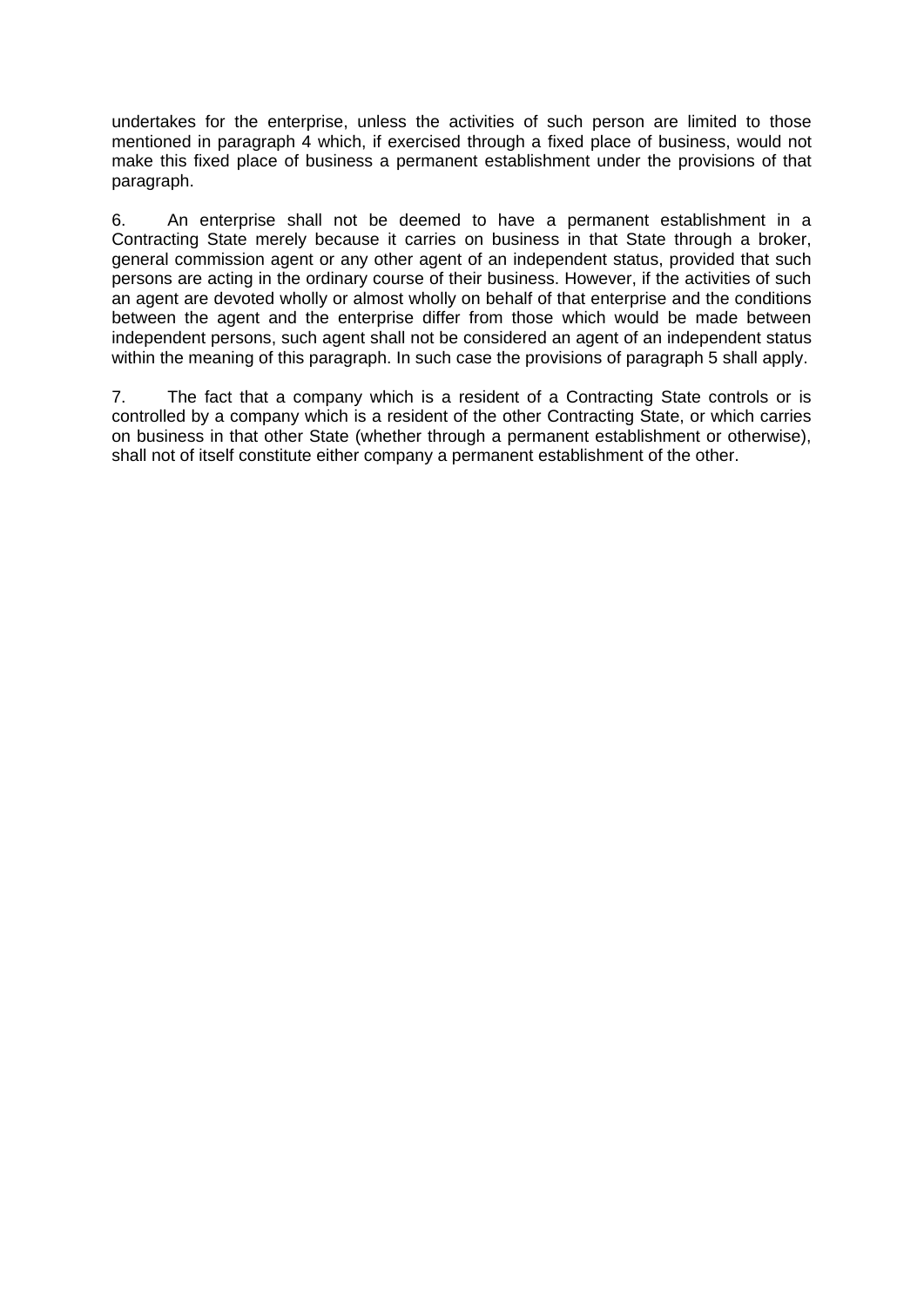## **ARTICLE 6 – INCOME FROM IMMOVABLE PROPERTY**

1. Income derived by a resident of a Contracting State from immovable property (including income from agriculture or forestry) situated in the other Contracting State may be taxed in that other State.

2. The term "immovable property" shall have the meaning which it has under the law of the Contracting State in which the property in question is situated. The provisions of this Agreement relating to immovable property shall apply also to property accessory to immovable property, livestock and equipment used in agriculture and forestry, rights to which the provisions of general law respecting landed property apply, any option or similar right to acquire immovable property, usufruct of immovable property and rights to variable or fixed payments as consideration for the working of, or the right to work, mineral deposits, sources and other natural resources. Ships and aircraft shall not be regarded as immovable property.

3. The provisions of paragraph 1 shall apply to income derived from the direct use, letting, or use in any other form of immovable property.

4. Where the ownership of shares or other corporate rights in a company entitles the owner of such shares or corporate rights to the enjoyment of immovable property held by the company, the income from the direct use, letting, or use in any other form of such right to enjoyment may be taxed in the Contracting State in which the immovable property is situated.

5. The provisions of paragraphs 1, 3 and 4 shall also apply to the income from immovable property of an enterprise and to income from immovable property used for the performance of independent personal services.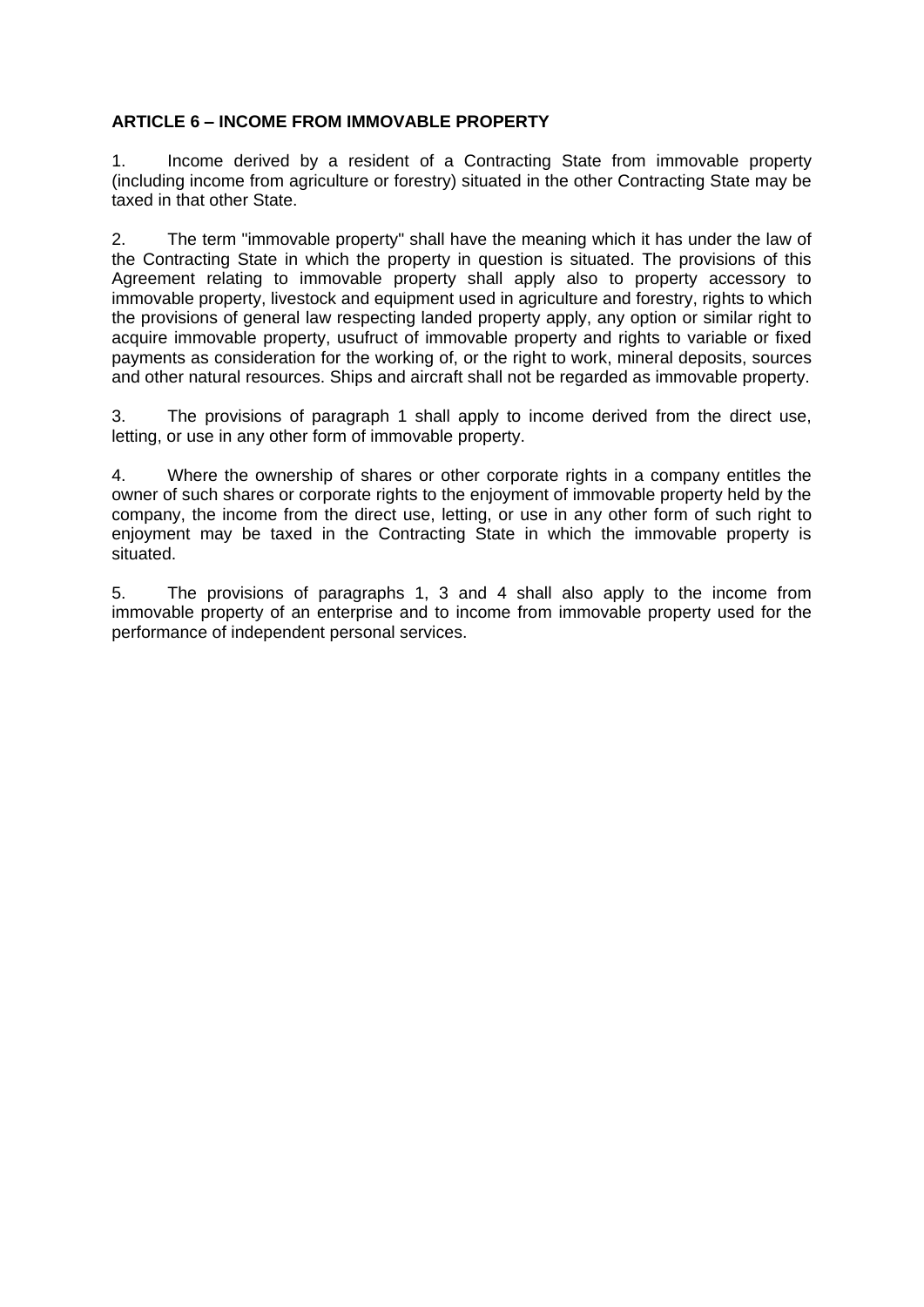## **ARTICLE 7 – BUSINESS PROFITS**

1. The business profits of an enterprise of a Contracting State shall be taxable only in that State unless the enterprise carries on business in the other Contracting State through a permanent establishment situated therein. If the enterprise carries on business as aforesaid, the business profits of the enterprise may be taxed in the other State but only so much of them as is attributable to that permanent establishment.

2. Subject to the provisions of paragraph 3, where an enterprise of a Contracting State carries on business in the other Contracting State through a permanent establishment situated therein, there shall in each Contracting State be attributed to that permanent establishment the profits which it might be expected to make if it were a distinct and separate enterprise engaged in the same or similar activities under the same or similar conditions and dealing wholly independently with the enterprise of which it is a permanent establishment.

3. In determining the profits of a permanent establishment, there shall be allowed as deductions expenses which are incurred for the purposes of the permanent establishment, including executive and general administrative expenses so incurred, whether in the State in which the permanent establishment is situated or elsewhere.

4. Insofar as it has been customary in a Contracting State to determine the profits to be attributed to a permanent establishment on the basis of an apportionment of the total profits of the enterprise to its various parts, nothing in paragraph 2 shall preclude that Contracting State from determining the profits to be taxed by such an apportionment as may be customary; the method of apportionment adopted shall, however, be such that the result shall be in accordance with the principles contained in this Article.

5. No profits shall be attributed to a permanent establishment by reason of the mere purchase by that permanent establishment of goods or merchandise for the enterprise.

6. For the purposes of the preceding paragraphs, the profits to be attributed to the permanent establishment shall be determined by the same method year by year unless there is good and sufficient reason to the contrary.

7. Where profits include items of income which are dealt with separately in other Articles of this Agreement, then the provisions of those Articles shall not be affected by the provisions of this Article.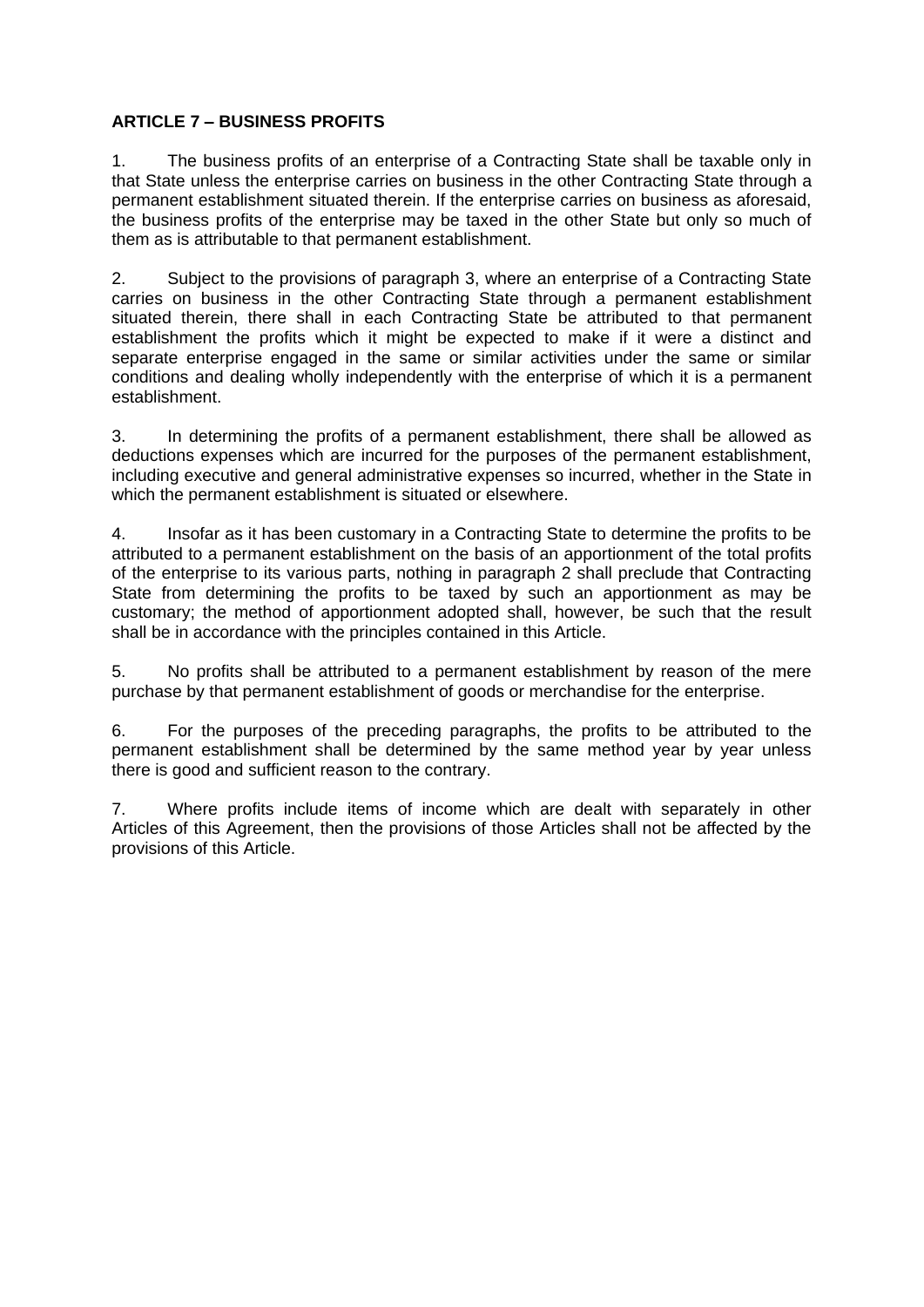## **ARTICLE 8 – SHIPPING AND AIR TRANSPORT**

1. Profits of an enterprise of a Contracting State from the operation of ships or aircraft in international traffic shall be taxable only in that State.

2. For the purposes of this Article, profits of an enterprise from the operation of ships or aircraft in international traffic shall include:

- (a) profits from the rental on a bareboat basis of ships or aircraft; and
- (b) profits from the use, maintenance or rental of containers (including trailers and related equipment for the transport of containers), used for the transport of goods or merchandise;

where such rental or such use, maintenance or rental, as the case may be, is incidental to the operation of ships or aircraft by the enterprise in international traffic.

3. The provisions of paragraph 1 shall also apply to profits from the participation in a pool, a joint business or an international operating agency.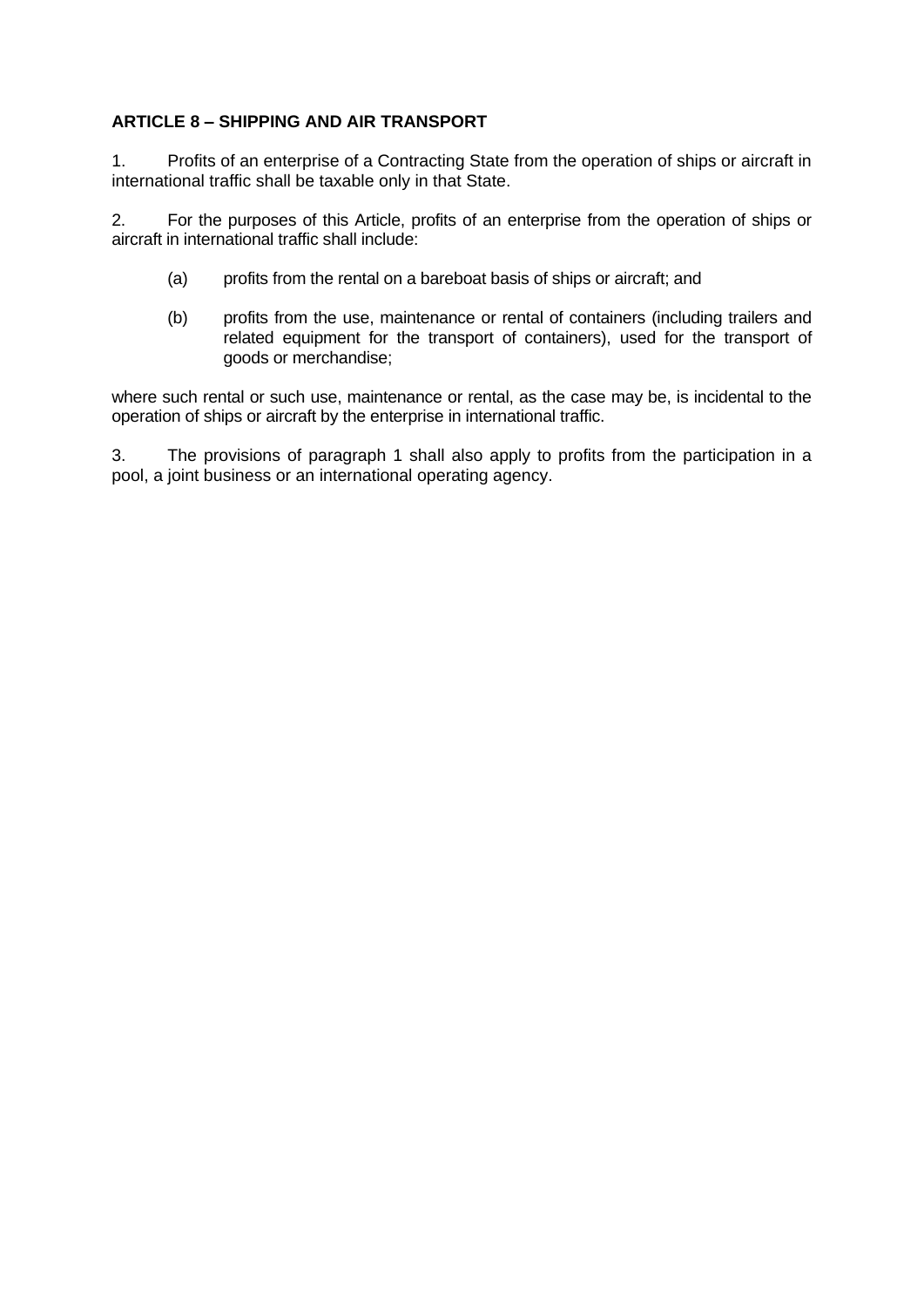## **ARTICLE 9 – ASSOCIATED ENTERPRISES**

- 1. Where
	- (a) an enterprise of a Contracting State participates directly or indirectly in the management, control or capital of an enterprise of the other Contracting State, or
	- (b) the same persons participate directly or indirectly in the management, control or capital of an enterprise of a Contracting State and an enterprise of the other Contracting State,

and in either case conditions are made or imposed between the two enterprises in their commercial or financial relations which differ from those which would be made between independent enterprises, then any profits which would, but for those conditions, have accrued to one of the enterprises, but, by reason of those conditions, have not so accrued, may be included in the profits of that enterprise and taxed accordingly.

2. Where a Contracting State includes in the profits of an enterprise of that State - and taxes accordingly - profits on which an enterprise of the other Contracting State has been charged to tax in that other State and where the competent authority of the other Contracting State agrees that all or part of the profits so included are profits which would have accrued to the enterprise of the first-mentioned State if the conditions made between the two enterprises had been those which would have been made between independent enterprises, then that other State shall make an appropriate adjustment to the amount of the tax charged therein on those profits. In determining such adjustment, due regard shall be had to the other provisions of this Agreement and the competent authorities of the Contracting States shall if necessary consult each other.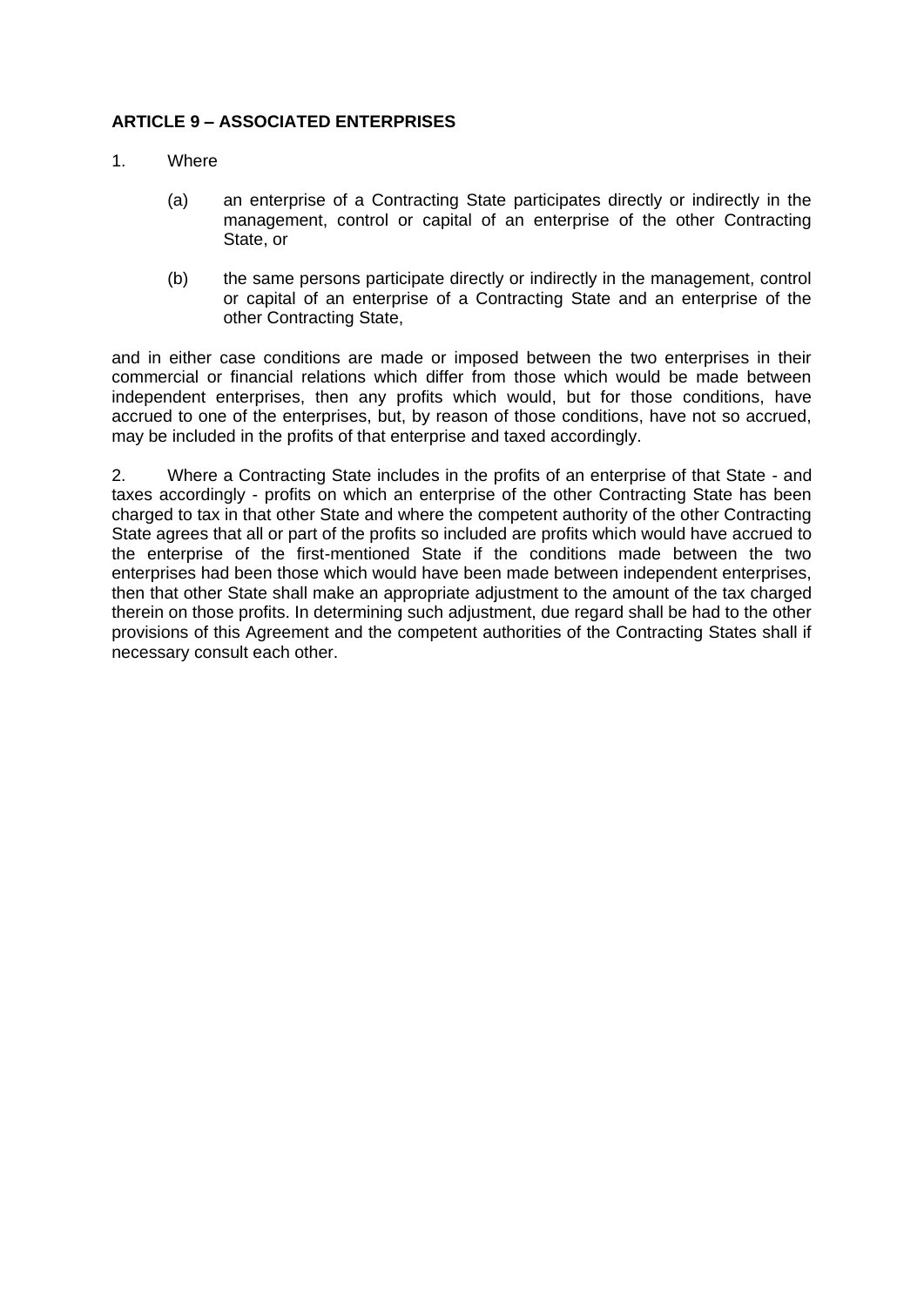## **ARTICLE 10 – DIVIDENDS**

1. Dividends paid by a company which is a resident of a Contracting State to a resident of the other Contracting State may be taxed in that other State.

2. However, such dividends may also be taxed in the Contracting State of which the company paying the dividends is a resident and according to the laws of that State, but if the beneficial owner of the dividends is a resident of the other Contracting State, the tax so charged shall not exceed:

- (a) 5 per cent of the gross amount of the dividends if the beneficial owner is a company (other than a partnership) which holds directly at least 25 per cent of the capital of the company paying the dividends;
- (b) 10 per cent of the gross amount of the dividends in all other cases.

This paragraph shall not affect the taxation of the company in respect of the profits out of which the dividends are paid.

3. Notwithstanding the provisions of paragraph 2, the Government of a Contracting State shall be exempt from tax in the other Contracting State with respect to dividends on shares in joint stock companies which are residents of that other State. However, such exemption shall in no case be given with respect to shares held other than for public purposes.

- 4. For the purposes of paragraph 3, the term "Government":
	- (a) in the case of Singapore means the Government of Singapore, and shall include:
		- (i) the Monetary Authority of Singapore and the Board of Commissioners of Currency;
		- (ii) the Government of Singapore Investment Corporation Pte Ltd;
		- (iii) a statutory body or any institution wholly owned by the Government of Singapore, and in either case as may be agreed from time to time between the competent authorities of the Contracting States;
	- (b) in the case of Lithuania means the Government of Lithuania, and shall include:
		- (i) the Bank of Lithuania;
		- (ii) a statutory body or any institution wholly owned by the Government of Lithuania, and in either case as may be agreed from time to time between the competent authorities of the Contracting States.

5. The term "dividends" as used in this Article means income from shares or other rights, not being debt-claims, participating in profits, as well as income from other rights which is subjected to the same taxation treatment as income from shares by the laws of the State of which the company making the distribution is a resident.

6. The provisions of paragraphs 1 and 2 shall not apply if the beneficial owner of the dividends, being a resident of a Contracting State, carries on business in the other Contracting State of which the company paying the dividends is a resident, through a permanent establishment situated therein, or performs in that other State independent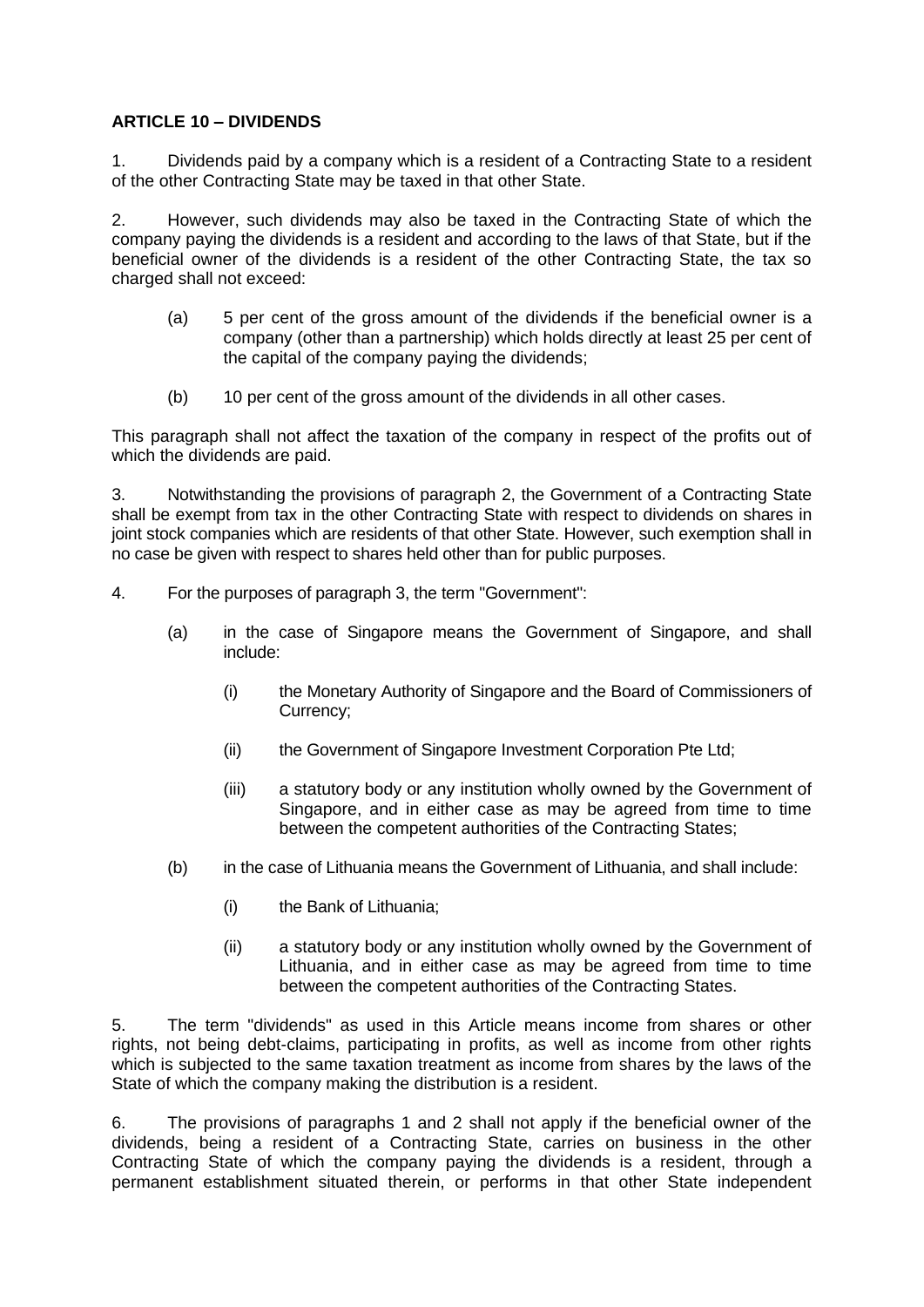personal services from a fixed base situated therein, and the holding in respect of which the dividends are paid is effectively connected with such permanent establishment or fixed base. In such case the provisions of Article 7 or Article 14, as the case may be, shall apply.

7. Where a company which is a resident of a Contracting State derives profits or income from the other Contracting State, that other State may not impose any tax on the dividends paid by the company, except insofar as such dividends are paid to a resident of that other State or insofar as the holding in respect of which the dividends are paid is effectively connected with a permanent establishment or a fixed base situated in that other State, nor subject the company's undistributed profits to a tax on the company's undistributed profits, even if the dividends paid or the undistributed profits consist wholly or partly of profits or income arising in such other State.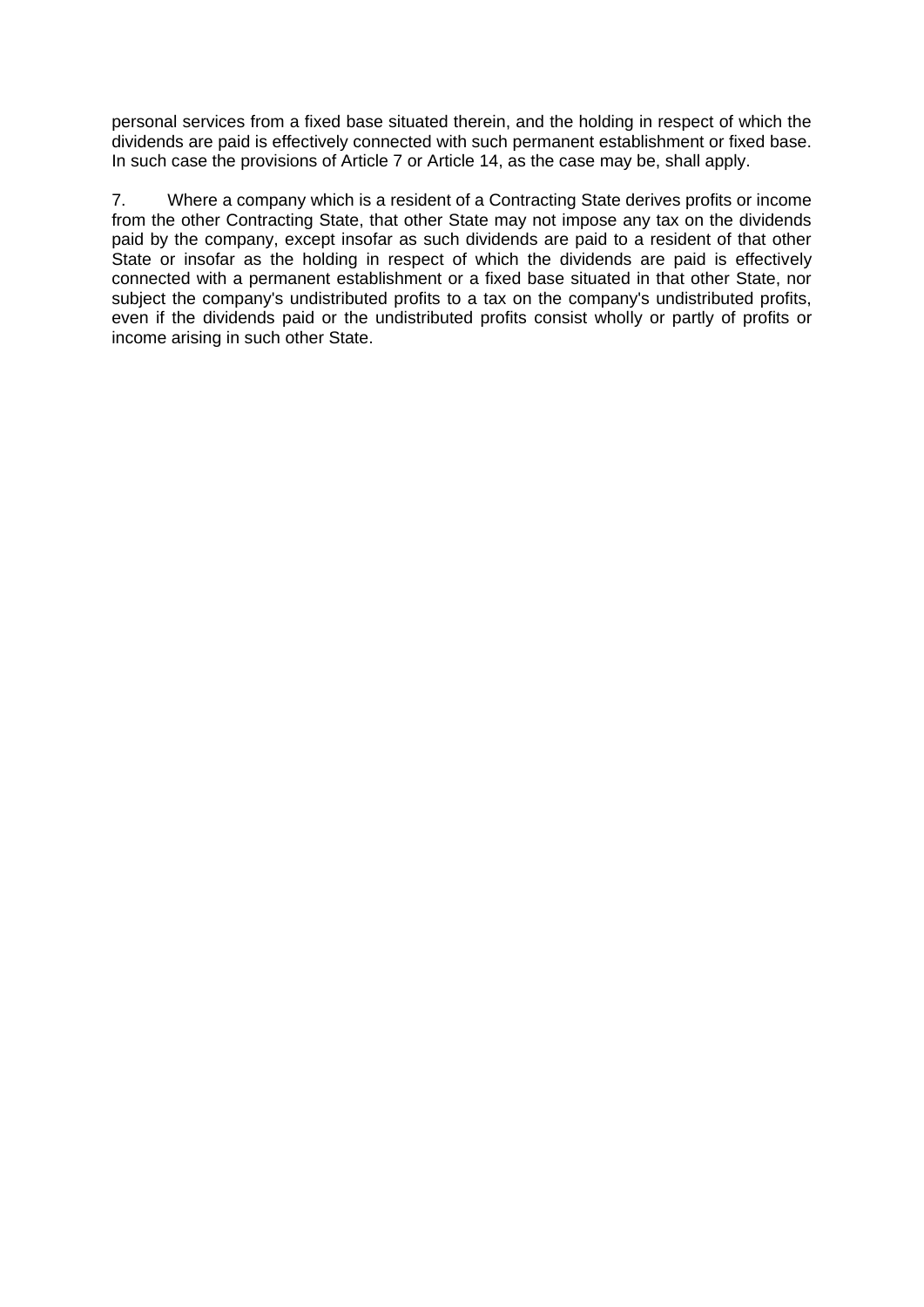## **ARTICLE 11 – INTEREST**

1. Interest arising in a Contracting State and paid to a resident of the other Contracting State may be taxed in that other State.

2. However, such interest may also be taxed in the Contracting State in which it arises and according to the laws of that State, but if the beneficial owner of the interest is a resident of the other Contracting State, the tax so charged shall not exceed 10 per cent of the gross amount of the interest.

3. Notwithstanding the provisions of paragraph 2, interest arising in a Contracting State and paid to the Government of the other Contracting State who is the beneficial owner of such interest shall be exempt from tax in the first-mentioned Contracting State.

4. For the purposes of paragraph 3, the term "Government" shall have the same meaning as the term "Government" in paragraph 4 of Article 10, as the case may be.

5. The term "interest" as used in this Article means income from debt-claims of every kind, whether or not secured by mortgage and whether or not carrying a right to participate in the debtor's profits, and in particular, income from government securities and income from bonds or debentures, including premiums and prizes attaching to such securities, bonds or debentures. The term "interest" shall not include any income which is treated as a dividend under the provisions of Article 10. Penalty charges for late payment shall not be regarded as interest for the purpose of this Article.

6. The provisions of paragraphs 1 and 2 shall not apply if the beneficial owner of the interest, being a resident of a Contracting State, carries on business in the other Contracting State in which the interest arises, through a permanent establishment situated therein, or performs in that other State independent personal services from a fixed base situated therein, and the debt-claim in respect of which the interest is paid is effectively connected with such permanent establishment or fixed base. In such case the provisions of Article 7 or Article 14, as the case may be, shall apply.

7. Interest shall be deemed to arise in a Contracting State when the payer is a resident of that State. Where, however, the person paying the interest, whether he is a resident of a Contracting State or not, has in a Contracting State a permanent establishment or a fixed base in connection with which the indebtedness on which the interest is paid was incurred, and such interest is borne by such permanent establishment or fixed base, then such interest shall be deemed to arise in the State in which the permanent establishment or fixed base is situated.

8. Where, by reason of a special relationship between the payer and the beneficial owner or between both of them and some other person, the amount of the interest, having regard to the debt-claim for which it is paid, exceeds the amount which would have been agreed upon by the payer and the beneficial owner in the absence of such relationship, the provisions of this Article shall apply only to the last-mentioned amount. In such case, the excess part of the payments shall remain taxable according to the laws of each Contracting State, due regard being had to the other provisions of this Agreement.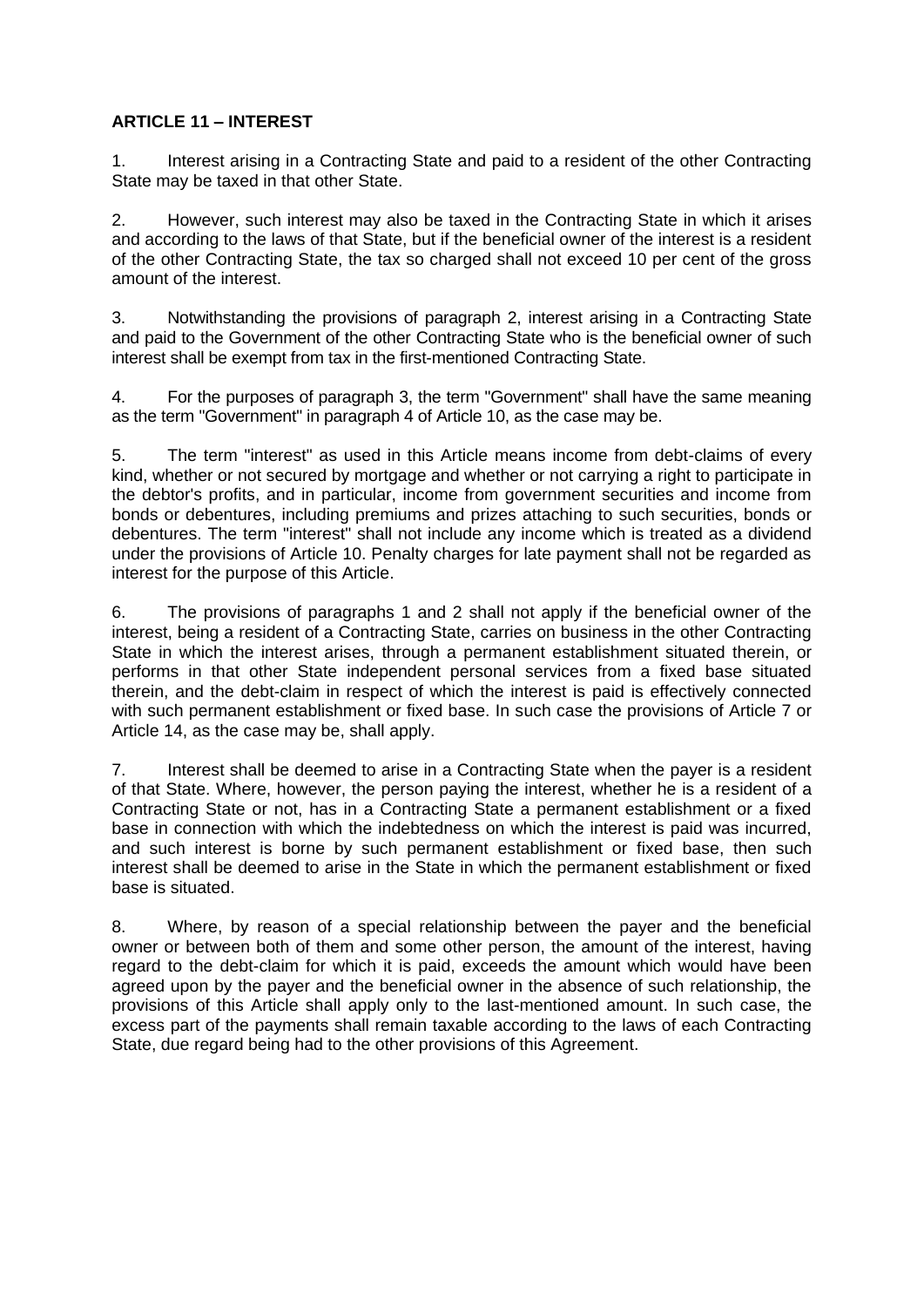## **ARTICLE 12 – ROYALTIES**

1. Royalties arising in a Contracting State and paid to a resident of the other Contracting State may be taxed in that other State.

2. However, such royalties may also be taxed in the Contracting State in which they arise and according to the laws of that State, but if the beneficial owner of the royalties is a resident of the other Contracting State, the tax so charged shall not exceed 7.5 per cent of the gross amount of the royalties.

3. The term "royalties" as used in this Article means payments of any kind received as a consideration for the use of, or the right to use, any copyright of literary, artistic or scientific work including cinematograph films and films or tapes for radio or television broad-casting, any computer software, patent, trade mark, design or model, plan, secret formula or process, or for the use of, or the right to use, industrial, commercial or scientific equipment, or for information concerning industrial, commercial or scientific experience.

4. The provisions of paragraphs 1 and 2 shall not apply if the beneficial owner of the royalties, being a resident of a Contracting State, carries on business in the other Contracting State in which the royalties arise, through a permanent establishment situated therein, or performs in that other State independent personal services from a fixed base situated therein, and the right or property in respect of which the royalties are paid is effectively connected with such permanent establishment or fixed base. In such case the provisions of Article 7 or Article 14, as the case may be, shall apply.

5. Royalties shall be deemed to arise in a Contracting State when the payer is a resident of that State. Where, however, the person paying the royalties, whether he is a resident of a Contracting State or not, has in a Contracting State a permanent establishment or a fixed base in connection with which the liability to pay the royalties was incurred, and such royalties are borne by such permanent establishment or fixed base, then such royalties shall be deemed to arise in the State in which the permanent establishment or fixed base is situated.

6. Where, by reason of a special relationship between the payer and the beneficial owner or between both of them and some other person, the amount of the royalties, having regard to the use, right or information for which they are paid, exceeds the amount which would have been agreed upon by the payer and the beneficial owner in the absence of such relationship, the provisions of this Article shall apply only to the last-mentioned amount. In such case, the excess part of the payments shall remain taxable according to the laws of each Contracting State, due regard being had to the other provisions of this Agreement.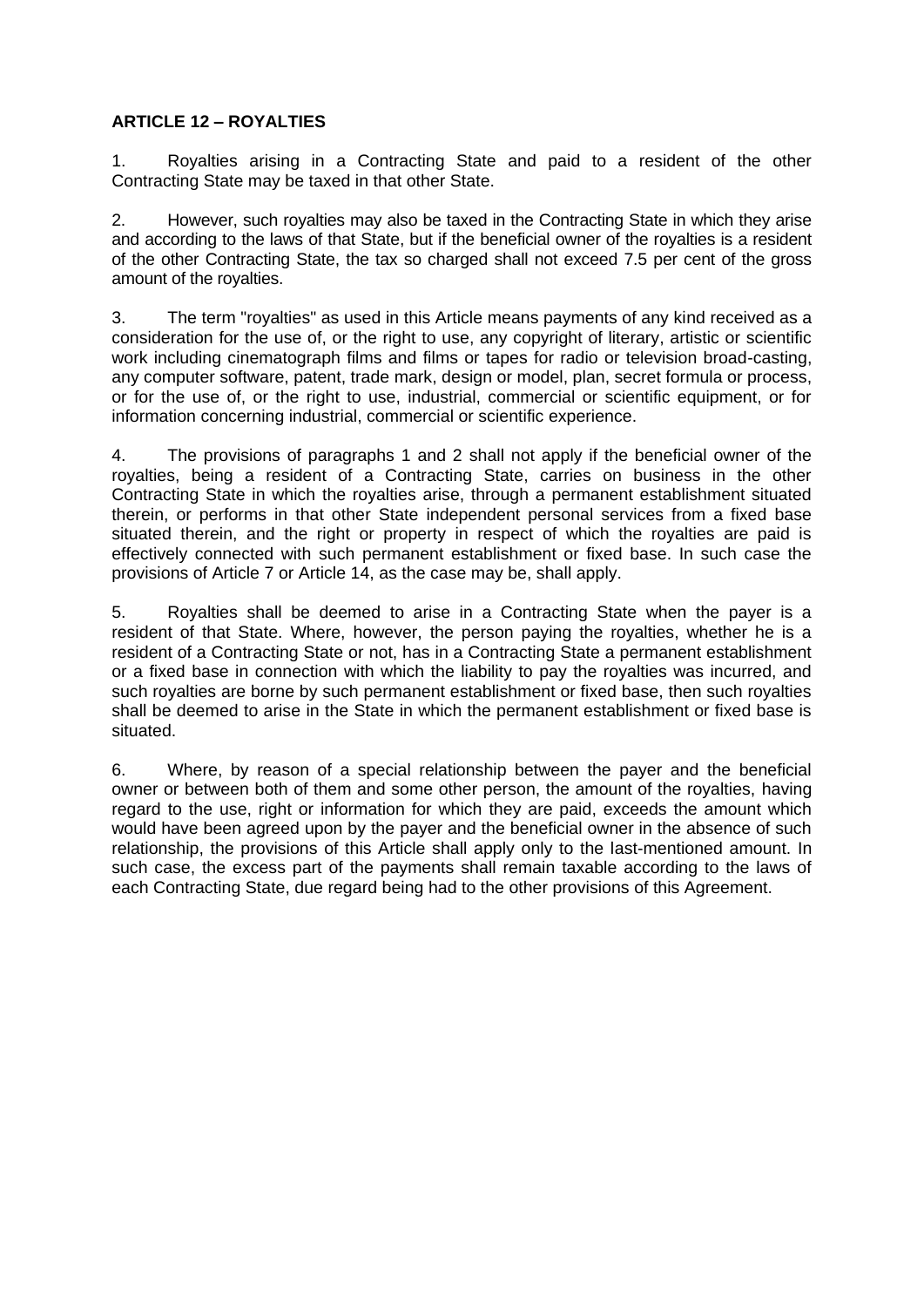## **ARTICLE 13 – CAPITAL GAINS**

1. Gains derived by a resident of a Contracting State from the alienation of immovable property referred to in Article 6 and situated in the other Contracting State may be taxed in that other State.

2. Gains derived by a resident of a Contracting State from the alienation of shares, other than shares quoted on a recognised Stock Exchange, deriving at least 50 per cent of their value directly or indirectly from immovable property situated in the other Contracting State may be taxed in that other State.

3. Gains from the alienation of movable property forming part of the business property of a permanent establishment which an enterprise of a Contracting State has in the other Contracting State or of movable property pertaining to a fixed base available to a resident of a Contracting State in the other Contracting State for the purpose of performing independent personal services, including such gains from the alienation of such a permanent establishment (alone or with the whole enterprise) or of such fixed base, may be taxed in that other State.

4. Gains derived by an enterprise of a Contracting State from the alienation of ships or aircraft operated in international traffic by that enterprise or movable property pertaining to the operation of such ships or aircraft, shall be taxable only in that State.

5. Gains from the alienation of any property other than that referred to in paragraphs 1, 2, 3 and 4, shall be taxable only in the Contracting State of which the alienator is a resident.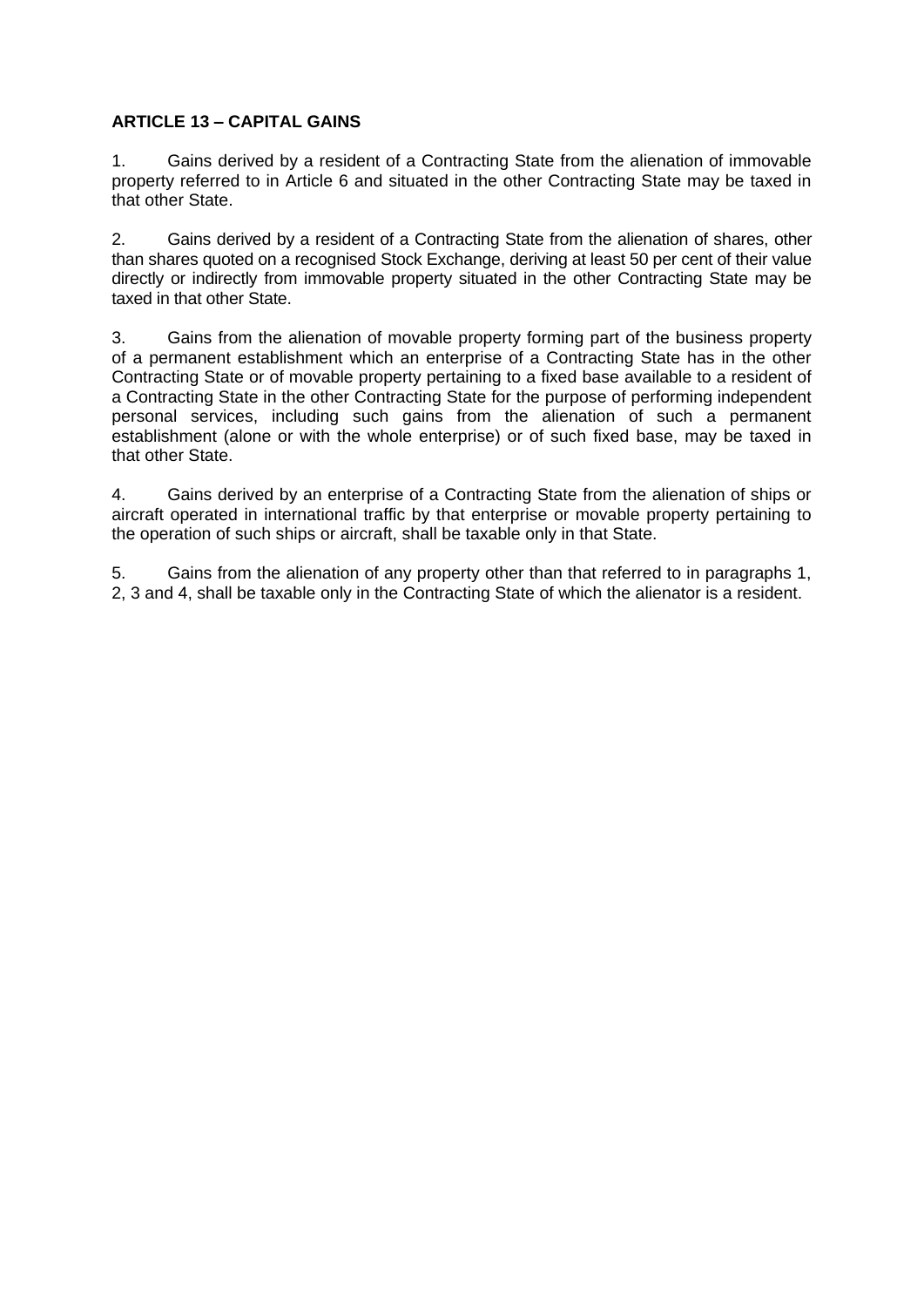#### **ARTICLE 14 – INDEPENDENT PERSONAL SERVICES**

1. Income derived by an individual who is a resident of a Contracting State in respect of professional services or other activities of an independent character shall be taxable only in that State unless he has a fixed base regularly available to him in the other Contracting State for the purpose of performing his activities. If he has such a fixed base, the income may be taxed in the other State but only so much of it as is attributable to that fixed base. For this purpose, where an individual who is a resident of a Contracting State stays in the other Contracting State for a period or periods exceeding in the aggregate 183 days in any twelve month period, he shall be deemed to have a fixed base regularly available to him in that other State and the income that is derived from his activities referred to above that are performed in that other State shall be attributable to that fixed base.

2. The term "professional services" includes especially independent scientific, literary, artistic, educational or teaching activities as well as the independent activities of physicians, lawyers, engineers, architects, dentists and accountants.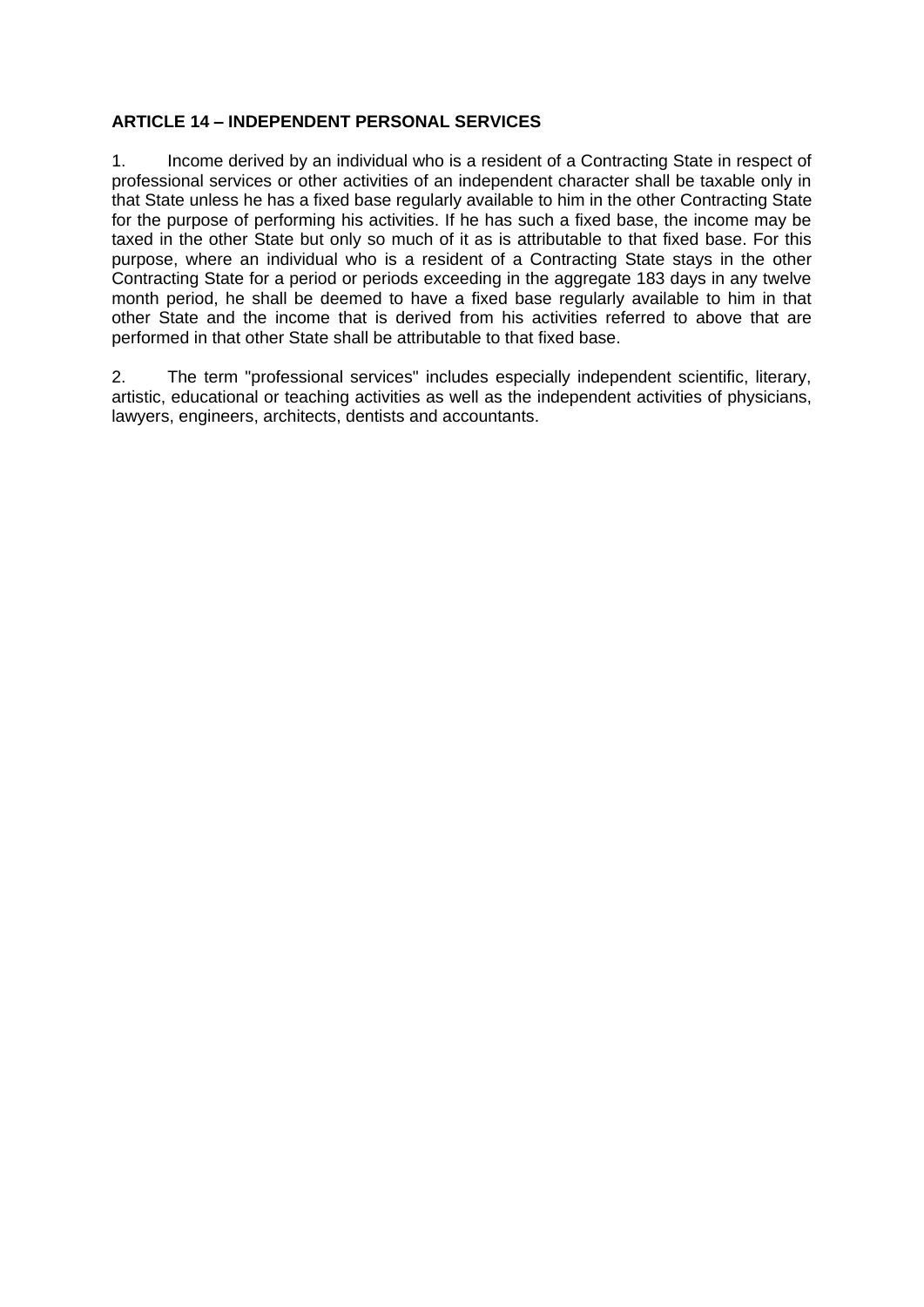## **ARTICLE 15 – DEPENDENT PERSONAL SERVICES**

1. Subject to the provisions of Articles 16, 18 and 19, salaries, wages and other similar remuneration derived by a resident of a Contracting State in respect of an employment shall be taxable only in that State unless the employment is exercised in the other Contracting State. If the employment is so exercised, such remuneration as is derived therefrom may be taxed in that other State.

2. Notwithstanding the provisions of paragraph 1, remuneration derived by a resident of a Contracting State in respect of an employment exercised in the other Contracting State shall be taxable only in the first-mentioned State if:

- (a) the recipient is present in the other State for a period or periods not exceeding in the aggregate 183 days in any twelve month period, and
- (b) the remuneration is paid by, or on behalf of, an employer who is not a resident of the other State, and
- (c) the remuneration is not borne by a permanent establishment or a fixed base which the employer has in the other State.

3. Notwithstanding the preceding provisions of this Article, remuneration derived in respect of an employment exercised aboard a ship or aircraft operated in international traffic by an enterprise of a Contracting State shall be taxable only in that State. However, if the remuneration is derived by a resident of the other Contracting State, it may also be taxed in that other State.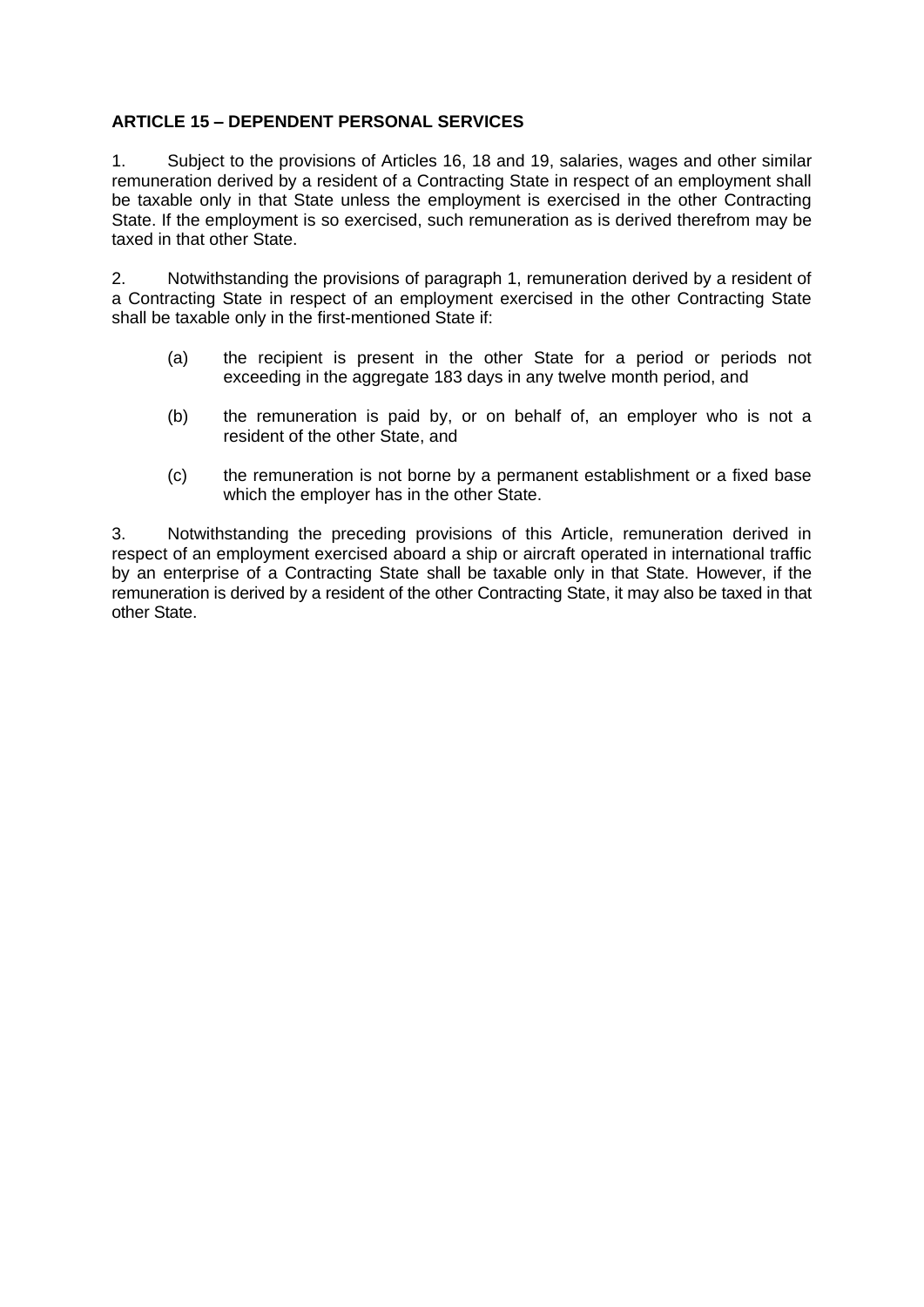## **ARTICLE 16 – DIRECTORS' FEES**

Directors' fees and other similar remuneration derived by a resident of a Contracting State in his capacity as a member of the board of directors or any other similar organ of a company which is a resident of the other Contracting State may be taxed in that other State.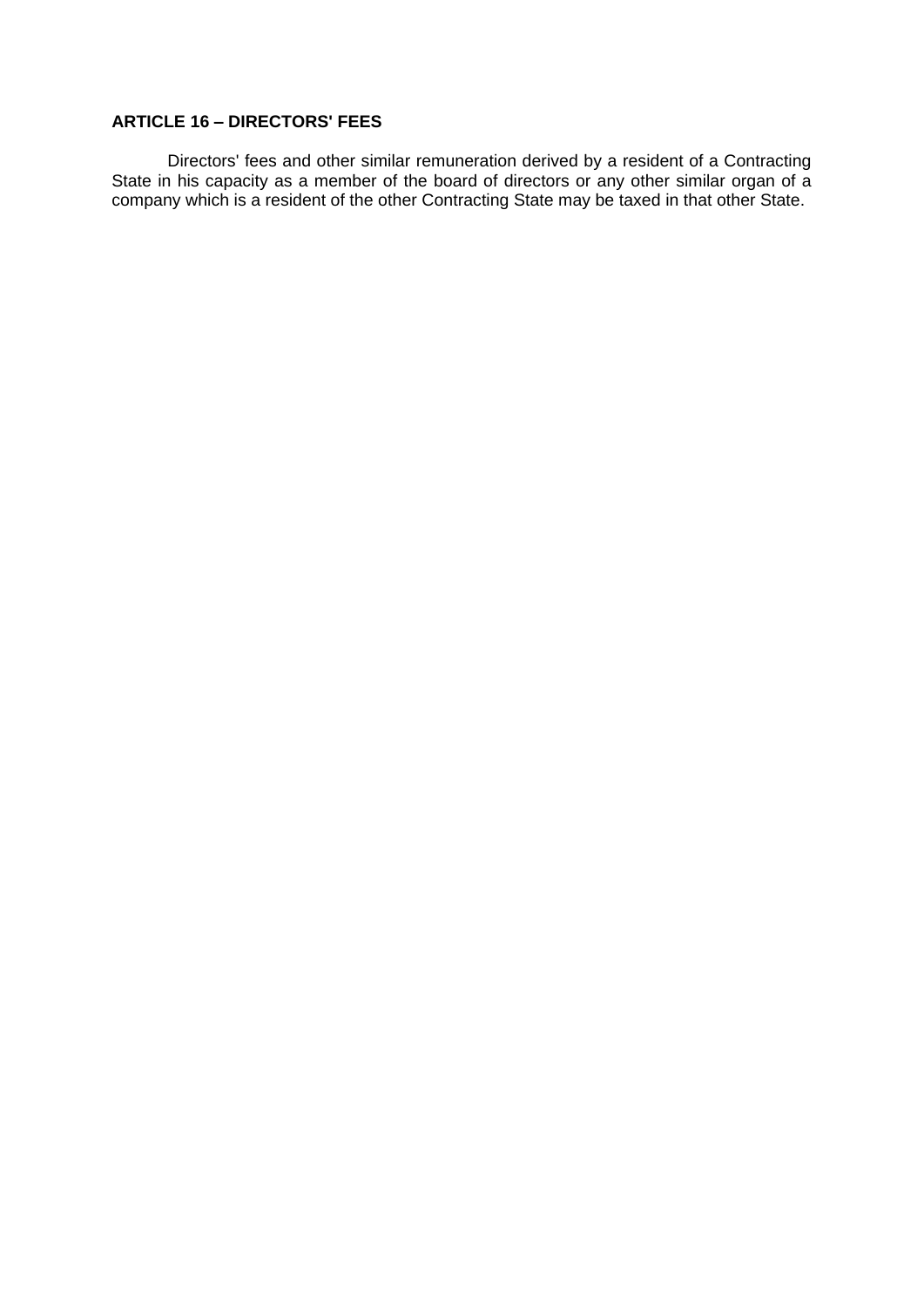## **ARTICLE 17 – ARTISTES AND SPORTSMEN**

1. Notwithstanding the provisions of Articles 14 and 15, income derived by a resident of a Contracting State as an entertainer, such as a theatre, motion picture, radio or television artiste, or a musician, or as a sportsman, from his personal activities as such exercised in the other Contracting State, may be taxed in that other State.

2. Where income in respect of personal activities exercised by an entertainer or a sportsman in his capacity as such accrues not to the entertainer or sportsman himself but to another person, that income may, notwithstanding the provisions of Articles 7, 14 and 15, be taxed in the Contracting State in which the activities of the entertainer or sportsman are exercised.

3. The provisions of paragraphs 1 and 2 shall not apply to income derived from activities exercised in a Contracting State by an entertainer or a sportsman if the visit to that State is wholly or mainly supported by public funds of one or both of the Contracting States or local authorities or statutory bodies thereof. In such case, the income shall be taxable only in the Contracting State of which the entertainer or sportsman is a resident.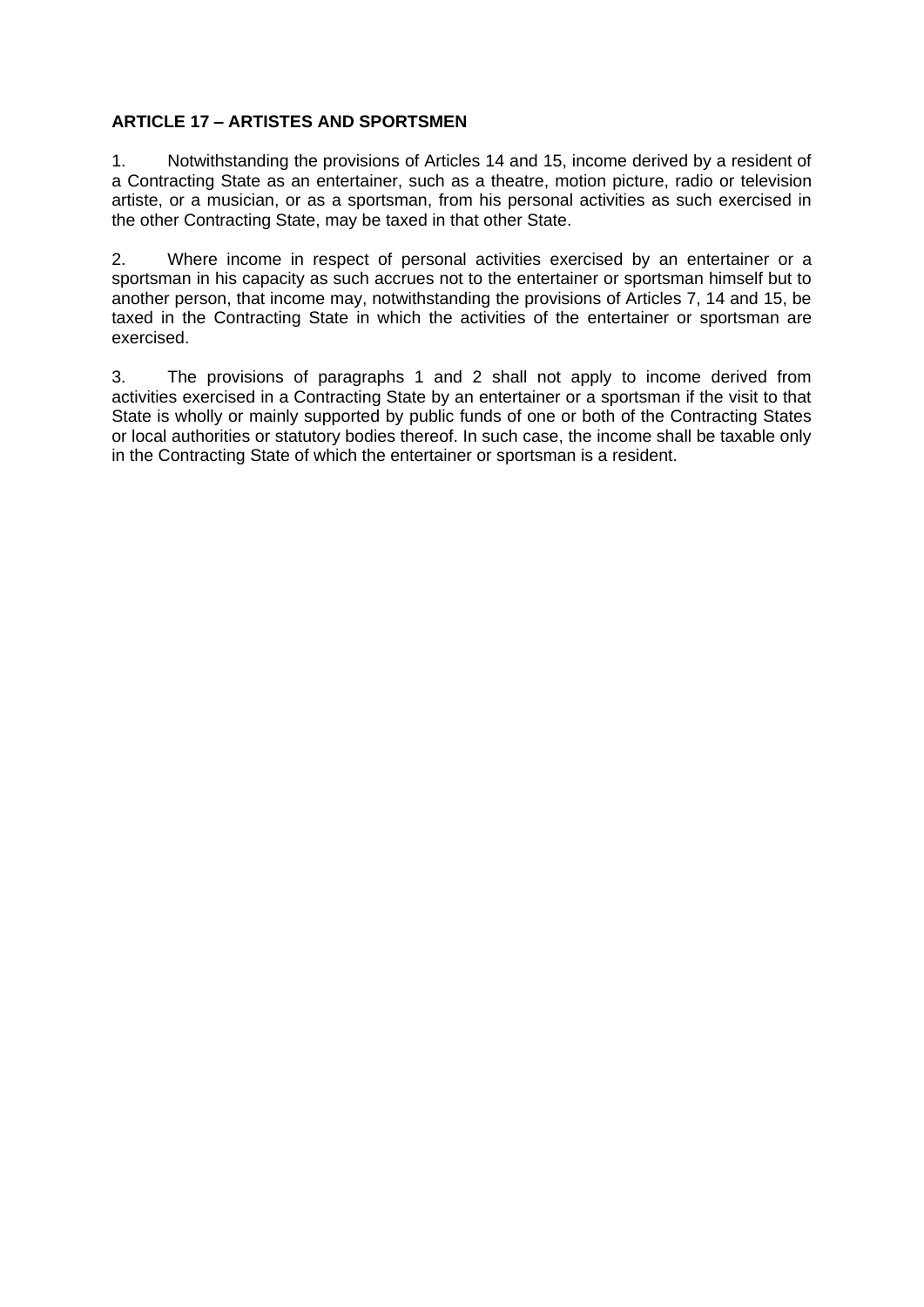## **ARTICLE 18 – PENSIONS**

Subject to the provisions of paragraph 2 of Article 19, pensions and other similar remuneration paid to a resident of a Contracting State in consideration of past employment shall be taxable only in that State.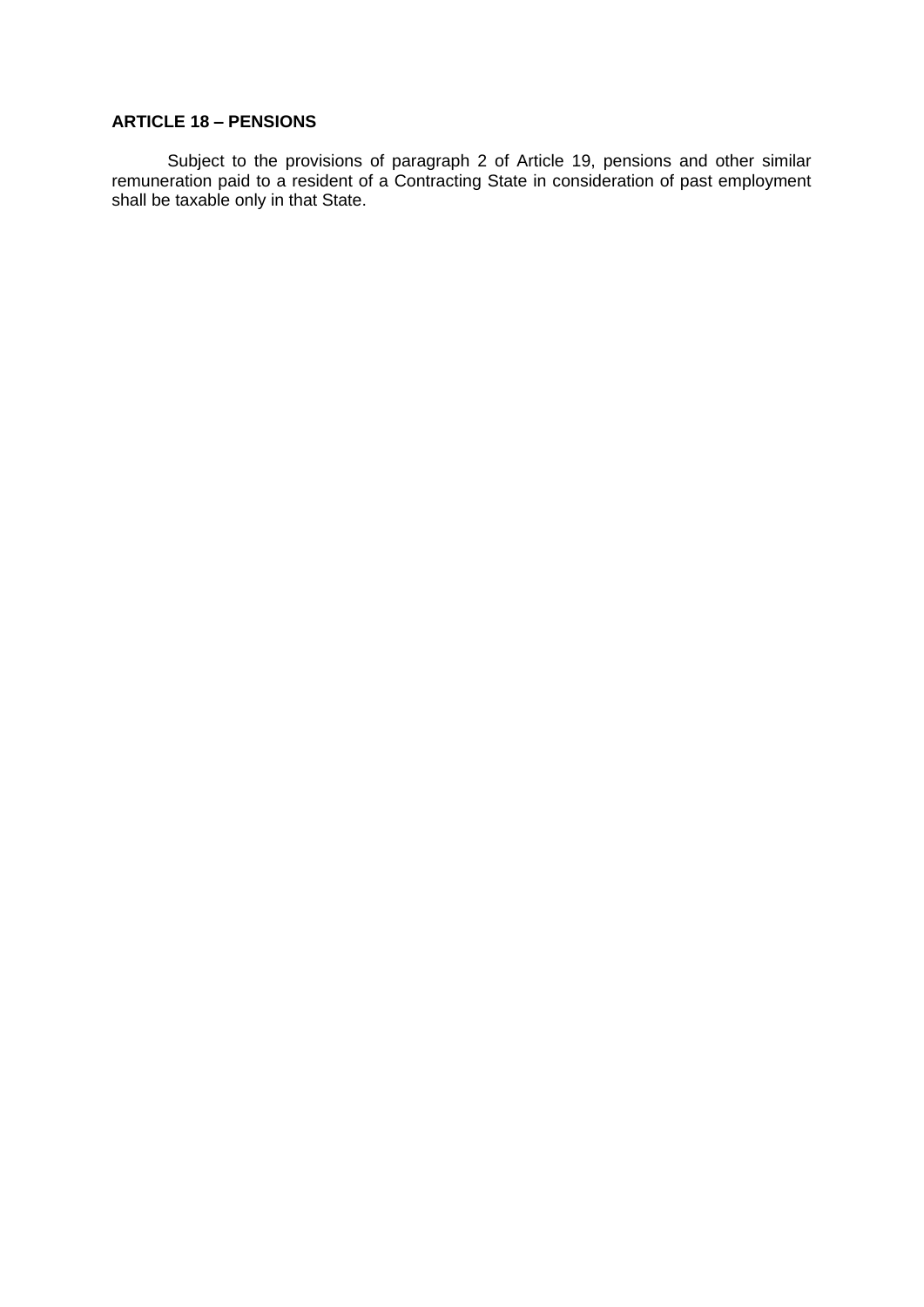### **ARTICLE 19 – GOVERNMENT SERVICE**

- 1. (a) Salaries, wages and other similar remuneration, other than a pension, paid by a Contracting State or a local authority or a statutory body thereof to an individual in respect of services rendered to that State or authority or body shall be taxable only in that State.
	- (b) However, such salaries, wages and other similar remuneration shall be taxable only in the other Contracting State if the services are rendered in that State and the individual is a resident of that State who:
		- (i) is a national of that State; or
		- (ii) did not become a resident of that State solely for the purpose of rendering the services.
- 2. (a) Any pension paid by, or out of funds created by, a Contracting State or a local authority or a statutory body thereof to an individual in respect of services rendered to that State or authority or body shall be taxable only in that State.
	- (b) However, such pension shall be taxable only in the other Contracting State if the individual is a resident of, and a national of, that State.

3. The provisions of Articles 15, 16, 17 and 18 shall apply to salaries, wages and other similar remuneration, and to pensions, in respect of services rendered in connection with a business carried on by a Contracting State or a local authority or a statutory body thereof.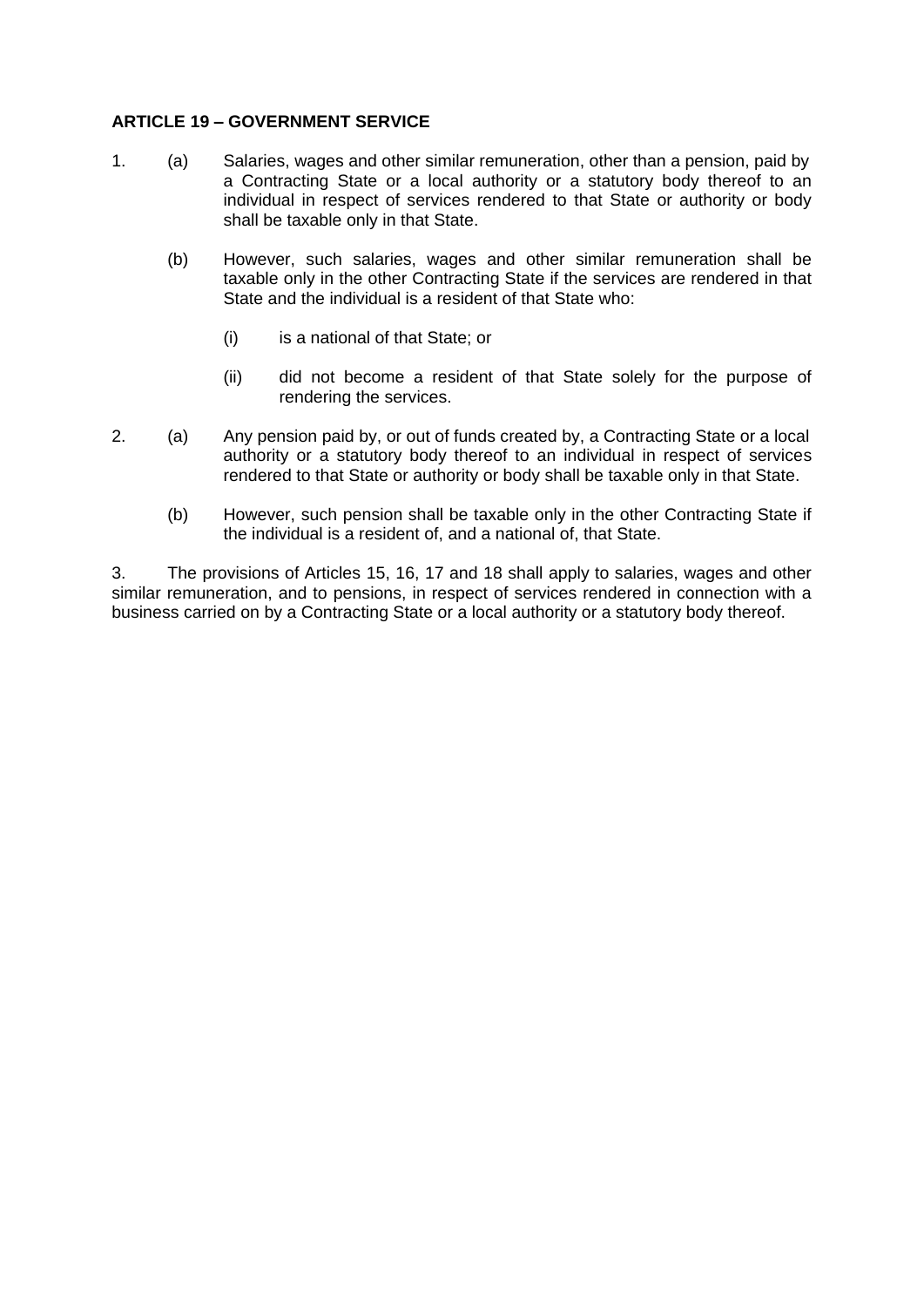#### **ARTICLE 20 – STUDENTS**

1. Payments which a student, an apprentice or a trainee who is or was immediately before visiting a Contracting State a resident of the other Contracting State and who is present in the first-mentioned State solely for the purpose of his education or training receives for the purpose of his maintenance, education or training shall not be taxed in that State, provided that such payments arise from sources outside that State.

2. In the case of a trainee, the provisions of paragraph 1 shall apply only in respect of payments for a period of education or training not exceeding twelve months from the date of his first arrival in the first-mentioned State for such purpose.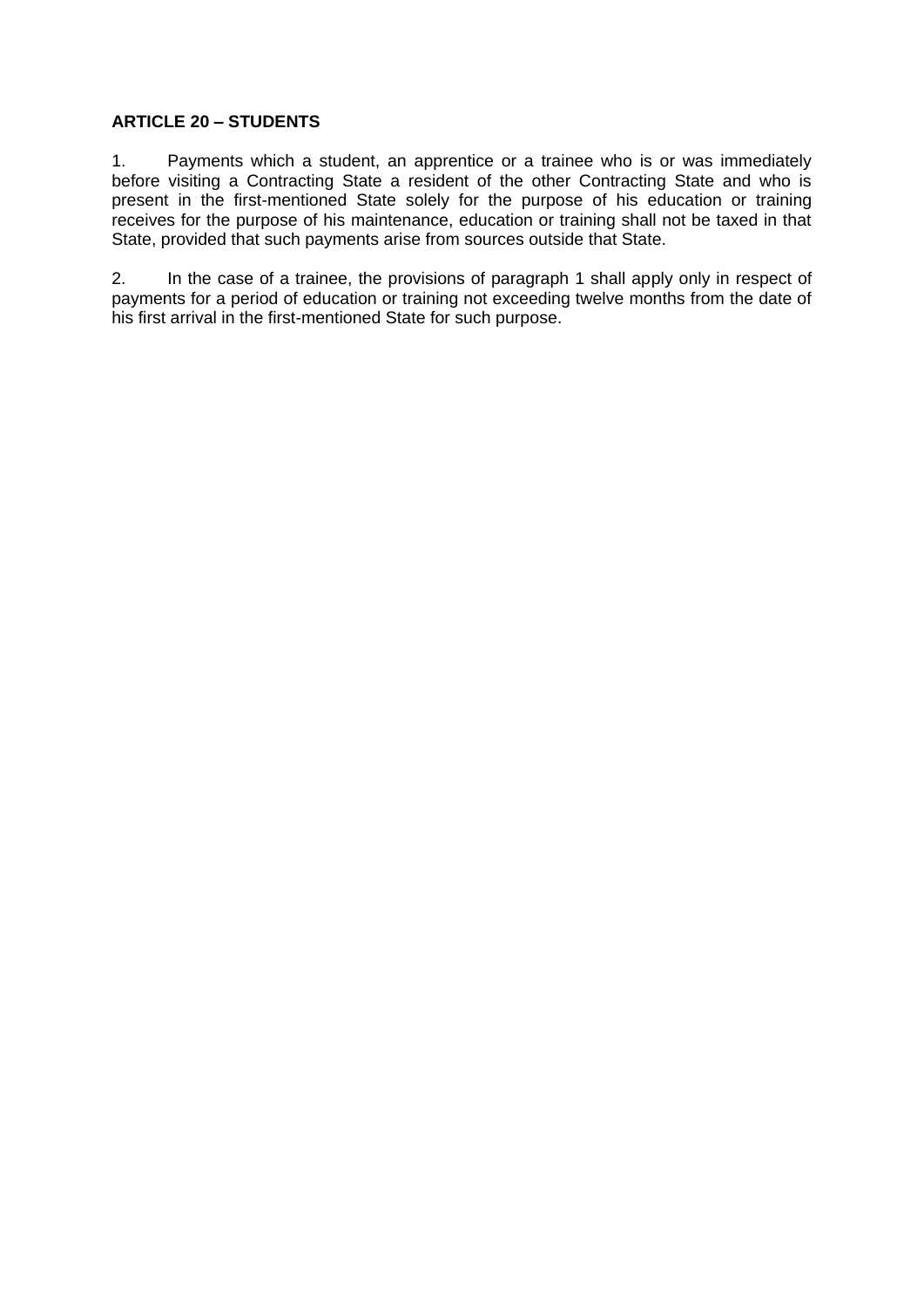## **ARTICLE 21 – OTHER INCOME**

1. Items of income of a resident of a Contracting State, wherever arising, not dealt with in the foregoing Articles of this Agreement shall be taxable only in that State.

2. The provisions of paragraph 1 shall not apply to income, other than income from immovable property as defined in paragraph 2 of Article 6, if the recipient of such income, being a resident of a Contracting State, carries on business in the other Contracting State through a permanent establishment situated therein, or performs in that other State independent personal services from a fixed base situated therein, and the right or property in respect of which the income is paid is effectively connected with such permanent establishment or fixed base. In such case the provisions of Article 7 or Article 14, as the case may be, shall apply.

3. Notwithstanding the provisions of paragraphs 1 and 2, items of income of a resident of a Contracting State not deal with in the foregoing Articles of this Agreement and arising in the other Contracting State may also be taxed in that other State.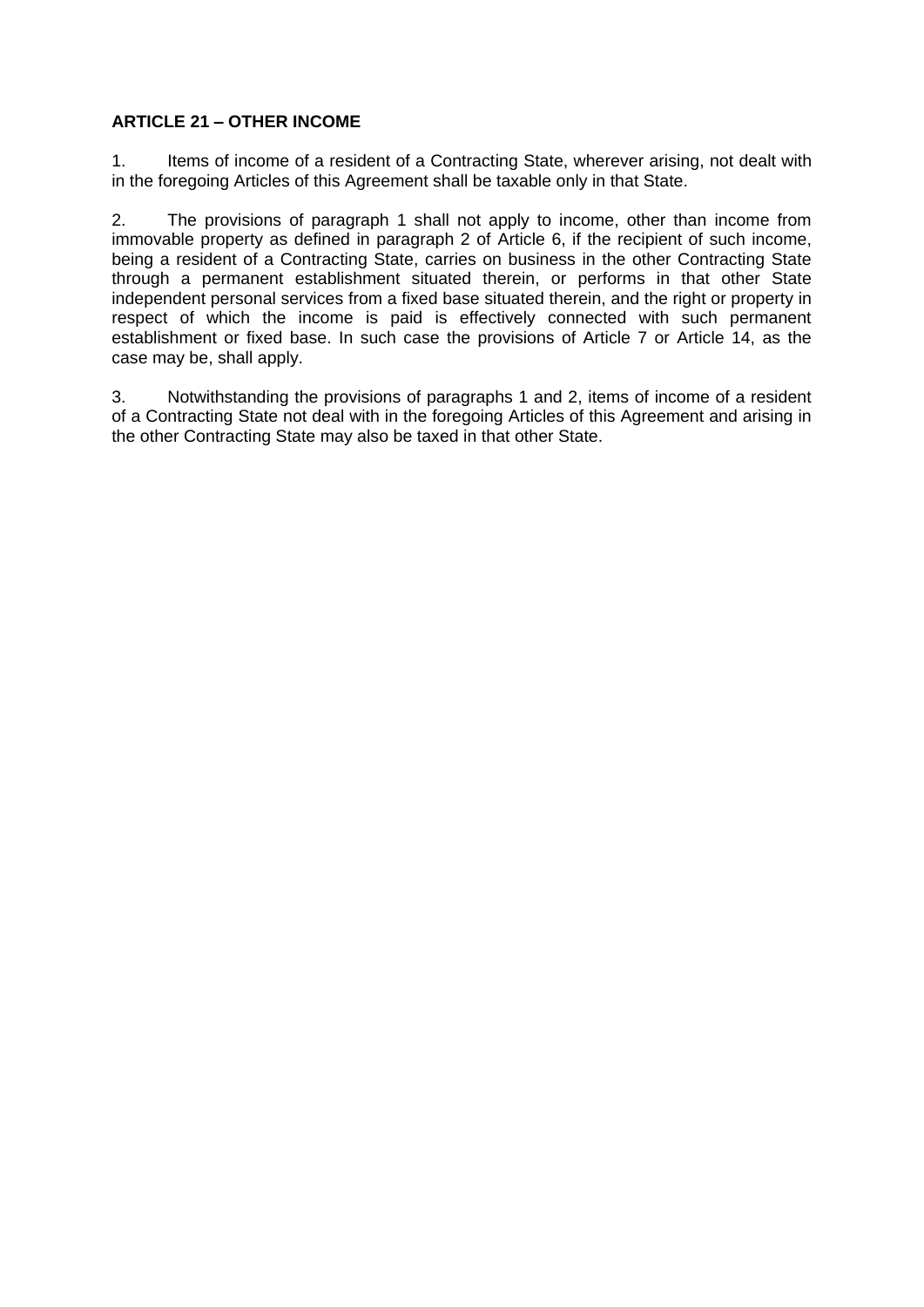### **ARTICLE 22 – LIMITATION OF RELIEF**

1. Where this Agreement provides (with or without other conditions) that income from sources in Lithuania shall be exempt from tax, or taxed at a reduced rate, in Lithuania and under the laws in force in Singapore the said income is subject to tax by reference to the amount thereof which is remitted to or received in Singapore and not by reference to the full amount thereof, then the exemption or reduction of tax to be allowed under this Agreement in Lithuania shall apply only to so much of the income as is remitted to or received in Singapore.

2. However, this limitation does not apply to income derived by the Government of Singapore or any person approved by the competent authority of Singapore for the purpose of this paragraph. The term "Government of Singapore" shall include its agencies and statutory bodies.

3. A person that is a resident of a Contracting State and derives income from the other Contracting State shall not be entitled to relief from taxation otherwise provided for in this Agreement if it was the main purpose or one of the main purposes of any person concerned with the creation or assignment of such item of income to take advantage of the provisions of this Agreement.

4. In making a determination under paragraph 3, the appropriate competent authority or authorities shall be entitled to consider, among other factors, the amount and nature of the income, circumstances in which the income was derived, the stated intention of the parties to the transaction, and the identity and residence of the persons who in law or in fact, directly or indirectly, control or beneficially own (i) the income or (ii) the persons who are resident(s) of the Contracting State(s) and who are concerned with the payment or receipt of such income.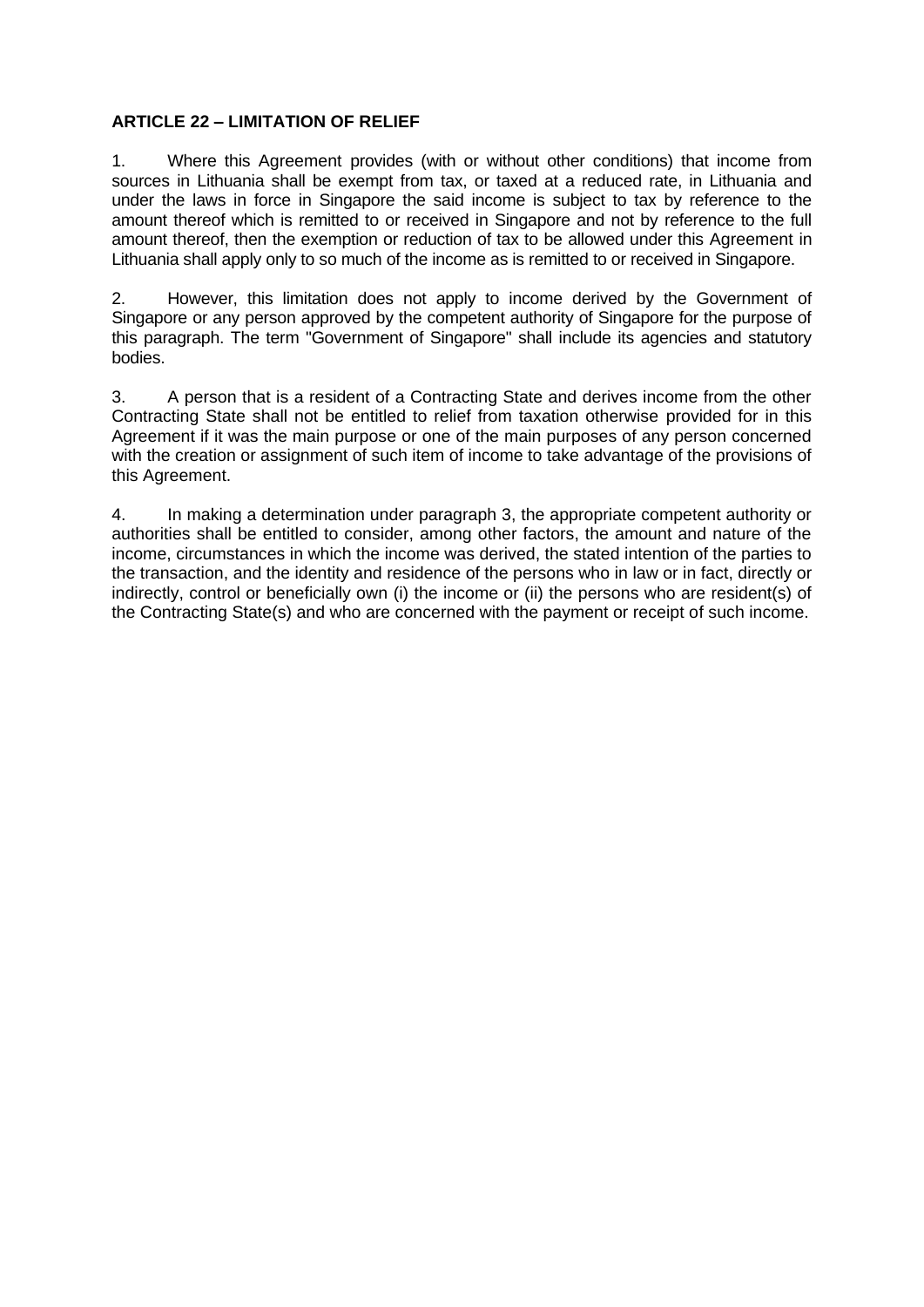#### **ARTICLE 23 – ELIMINATION OF DOUBLE TAXATION**

1. In the case of Lithuania, double taxation shall be avoided as follows:

Where a resident of Lithuania derives income which, in accordance with this Agreement, may be taxed in Singapore, unless a more favourable treatment is provided in its domestic law, Lithuania shall allow as a deduction from the tax on the income of that resident, an amount equal to the income tax paid thereon in Singapore.

Such deduction shall not, however, exceed that part of the income tax in Lithuania, as computed before the deduction is given, which is attributable to the income which may be taxed in Singapore.

2. In the case of Singapore, double taxation shall be avoided as follows:

Where a resident of Singapore derives income from Lithuania which, in accordance with the provisions of this Agreement, may be taxed in Lithuania, Singapore shall, subject to its laws regarding the allowance as a credit against Singapore tax of tax payable in any country other than Singapore, allow the Lithuania tax paid, whether directly or by deduction, as a credit against the Singapore tax payable on the income of that resident. Where such income is a dividend paid by a company which is a resident of Lithuania to a resident of Singapore which is a company owning directly or indirectly not less than 10 per cent of the share capital of the first-mentioned company, the credit shall take into account the Lithuania tax paid by that company on the portion of its profits out of which the dividend is paid.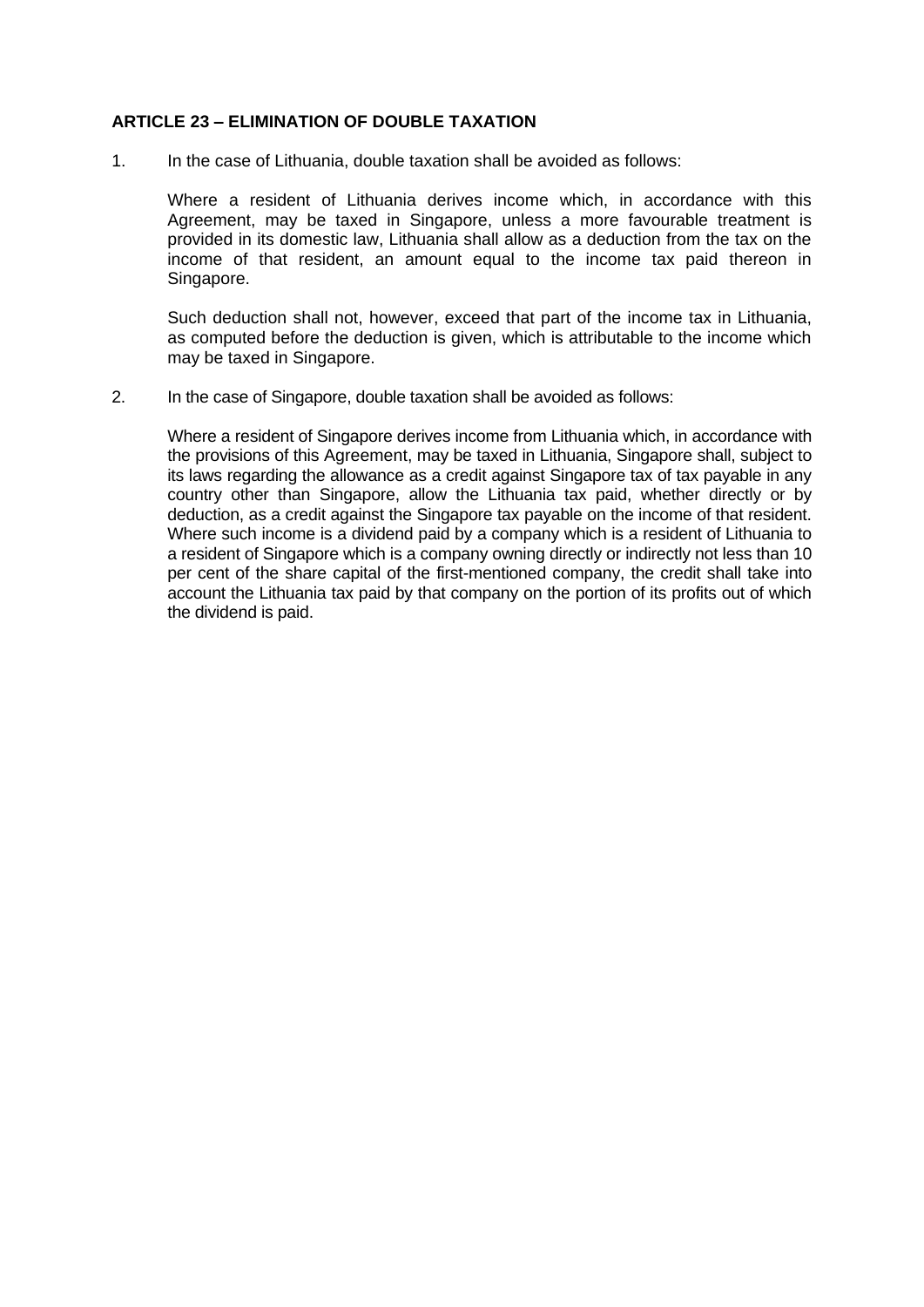## **ARTICLE 24 – NON-DISCRIMINATION**

1. Nationals of a Contracting State shall not be subjected in the other Contracting State to any taxation or any requirement connected therewith, which is other or more burdensome than the taxation and connected requirements to which nationals of that other State in the same circumstances, in particular with respect to residence, are or may be subjected. This provision shall, notwithstanding the provisions of Article 1, also apply to persons who are not residents of one or both of the Contracting States.

2. The taxation on a permanent establishment which an enterprise of a Contracting State has in the other Contracting State shall not be less favourably levied in that other State than the taxation levied on enterprises of that other State carrying on the same activities. This provision shall not be construed as obliging a Contracting State to grant to residents of the other Contracting State any personal allowances, reliefs and reductions for taxation purposes on account of civil status or family responsibilities which it grants to its own residents.

3. Nothing in this Article shall be construed as obliging a Contracting State to grant to nationals of the other Contracting State those personal allowances, reliefs and reductions for tax purposes which it grants to its own nationals who are not residents of that State or to such other persons as may be specified in the taxation laws of that State.

4. Except where the provisions of paragraph 1 of Article 9, paragraph 8 of Article 11, or paragraph 6 of Article 12, apply, interest, royalties and other disbursements paid by an enterprise of a Contracting State to a resident of the other Contracting State shall, for the purpose of determining the taxable profits of such enterprise, be deductible under the same conditions as if they had been paid to a resident of the first-mentioned State.

5. Enterprises of a Contracting State, the capital of which is wholly or partly owned or controlled, directly or indirectly, by one or more residents of the other Contracting State, shall not be subjected in the first-mentioned State to any taxation or any requirement connected therewith which is other or more burdensome than the taxation and connected requirements to which other similar enterprises of the first-mentioned State are or may be subjected.

6. Where a Contracting State grants tax incentives to its nationals designed to promote economic or social development in accordance with its national policy and criteria, it shall not be construed as discrimination under this Article.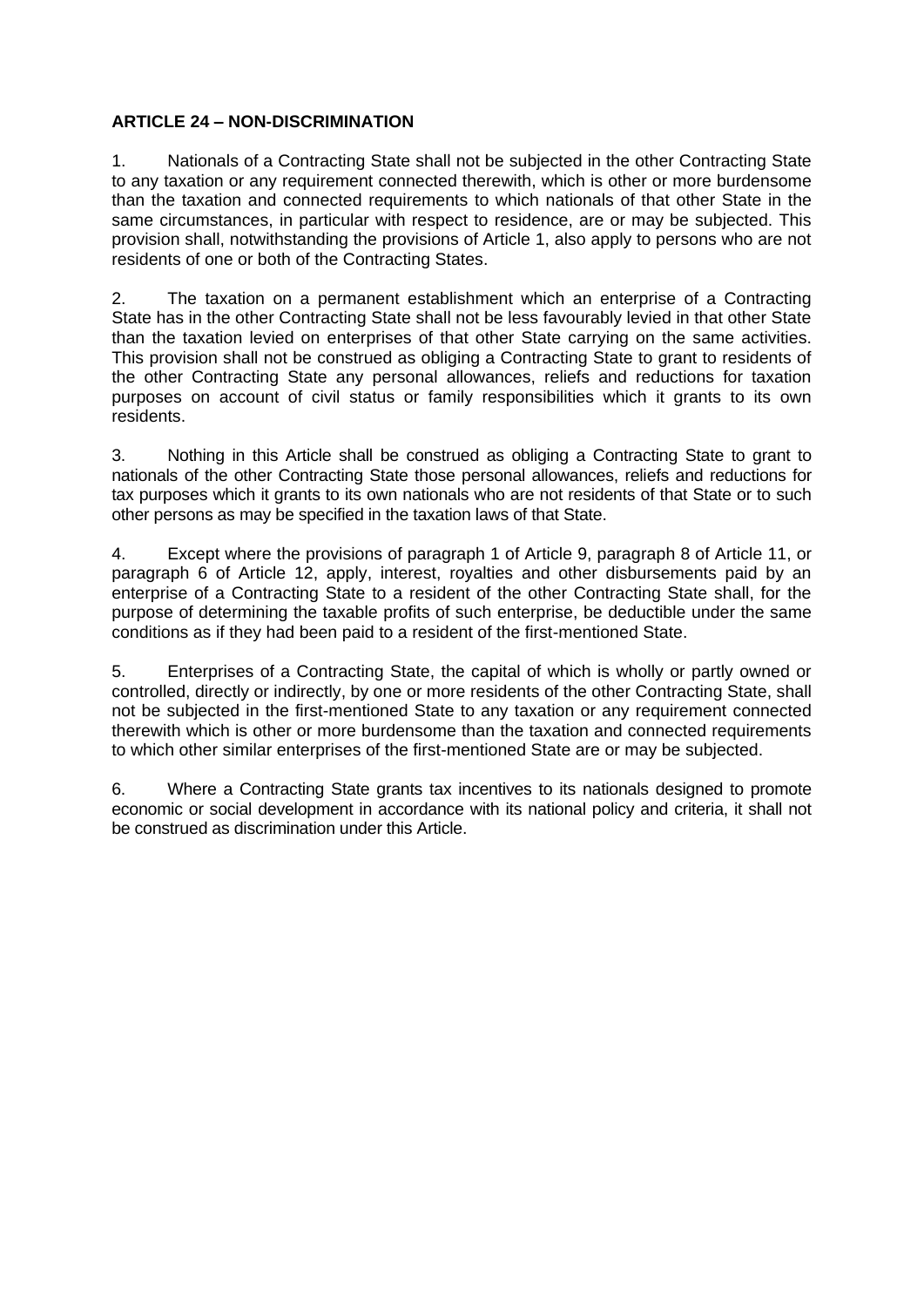## **ARTICLE 25 – MUTUAL AGREEMENT PROCEDURE**

1. Where a person considers that the actions of one or both of the Contracting States result or will result for him in taxation not in accordance with the provisions of this Agreement, he may, irrespective of the remedies provided by the domestic law of those States, present his case to the competent authority of the Contracting State of which he is a resident or, if his case comes under paragraph 1 of Article 24, to that of the Contracting State of which he is a national. The case must be presented within three years from the first notification of the action resulting in taxation not in accordance with the provisions of the Agreement.

2. The competent authority shall endeavour, if the objection appears to it to be justified and if it is not itself able to arrive at a satisfactory solution, to resolve the case by mutual agreement with the competent authority of the other Contracting State, with a view to the avoidance of taxation which is not in accordance with the Agreement. Any agreement reached shall be implemented notwithstanding any time limits in the domestic law of the Contracting States.

3. The competent authorities of the Contracting States shall endeavour to resolve by mutual agreement any difficulties or doubts arising as to the interpretation or application of the Agreement. They may also consult together for the elimination of double taxation in cases not provided for in the Agreement.

4. The competent authorities of the Contracting States may communicate with each other directly, including through a joint commission consisting of themselves or their representatives, for the purpose of reaching an agreement in the sense of the preceding paragraphs.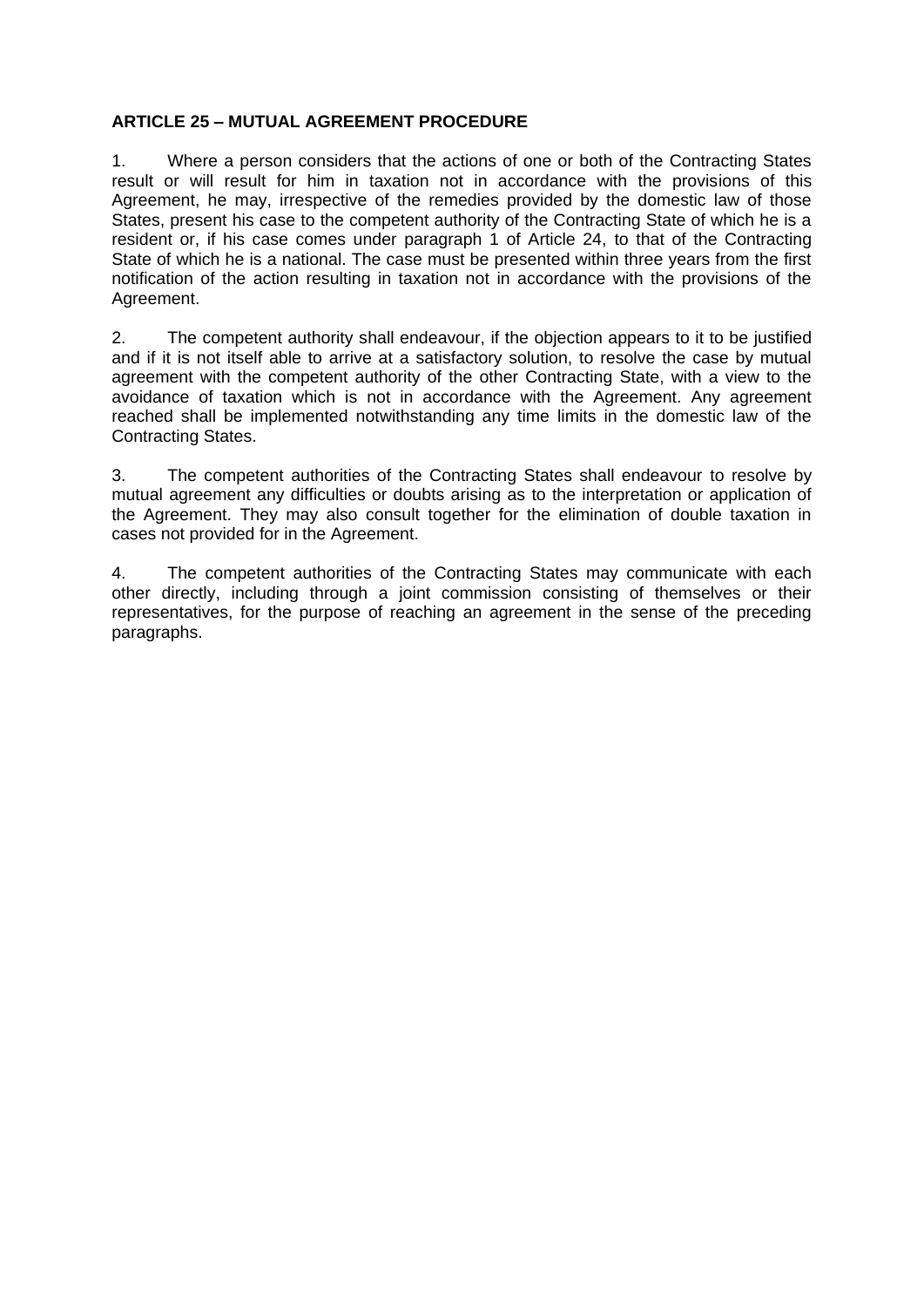## **ARTICLE 26 – EXCHANGE OF INFORMATION**

1. The competent authorities of the Contracting States shall exchange such information as is necessary for carrying out the provisions of this Agreement or of the domestic laws of the Contracting States concerning taxes covered by the Agreement insofar as the taxation thereunder is not contrary to the Agreement. Any information received by a Contracting State shall be treated as secret in the same manner as information obtained under the domestic laws of that State and shall be disclosed only to persons or authorities (including courts and administrative bodies) concerned with the assessment or collection of, the enforcement or prosecution in respect of, or the determination of appeals in relation to, the taxes covered by the Agreement. Such persons or authorities shall use the information only for such purposes. They may disclose the information in public court proceedings or in judicial decisions.

2. In no case shall the provisions of paragraph 1 be construed so as to impose on a Contracting State the obligation:

- (a) to carry out administrative measures at variance with the laws and administrative practice of that or of the other Contracting State;
- (b) to supply information which is not obtainable under the laws or in the normal course of the administration of that or of the other Contracting State;
- (c) to supply information which would disclose any trade, business, industrial, commercial or professional secret or trade process, or information, the disclosure of which would be contrary to public policy (ordre public).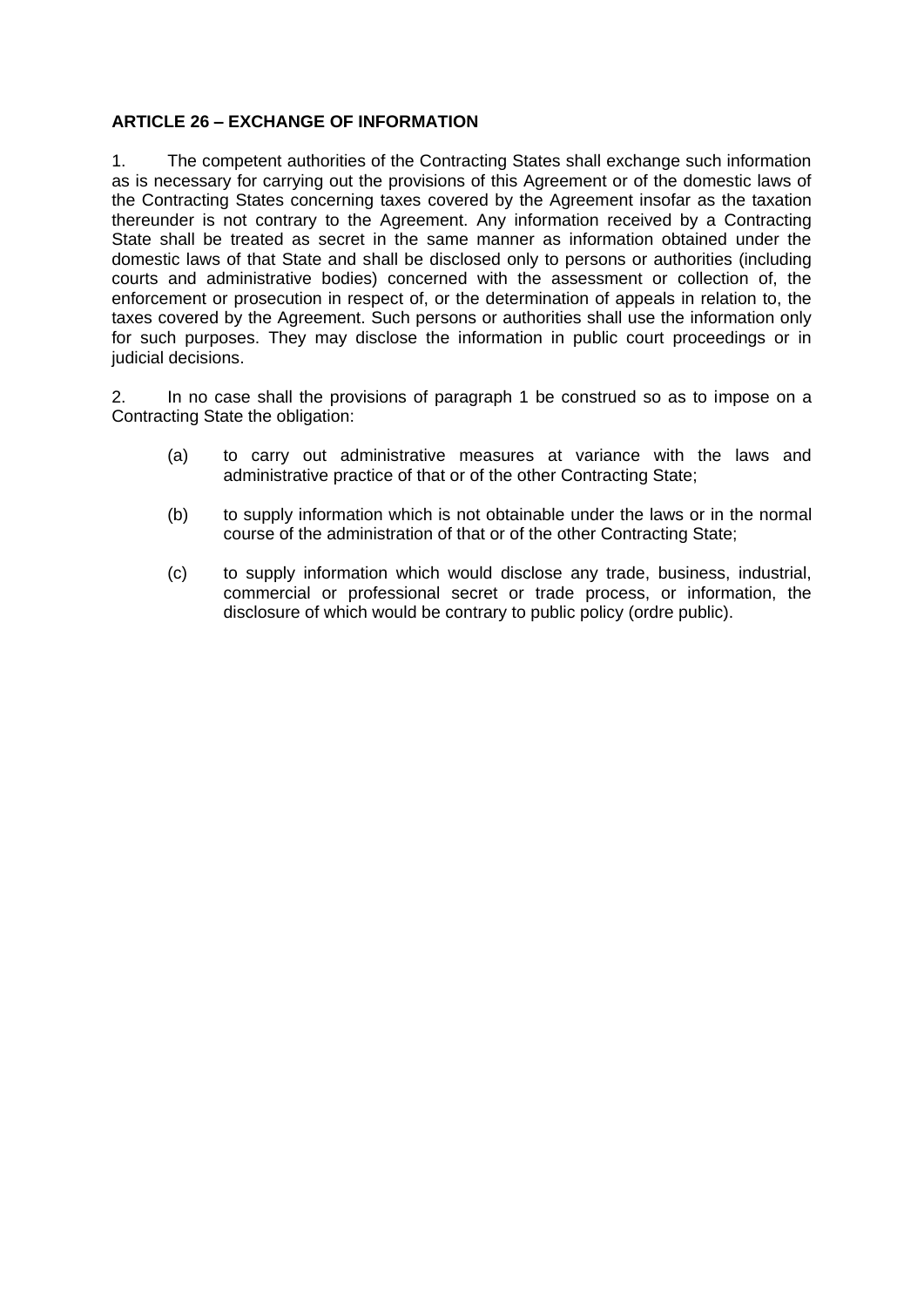### **ARTICLE 27 – MEMBERS OF DIPLOMATIC MISSIONS AND CONSULAR POSTS**

Nothing in this Agreement shall affect the fiscal privileges of members of diplomatic missions or consular posts under the general rules of international law or under the provisions of special agreements.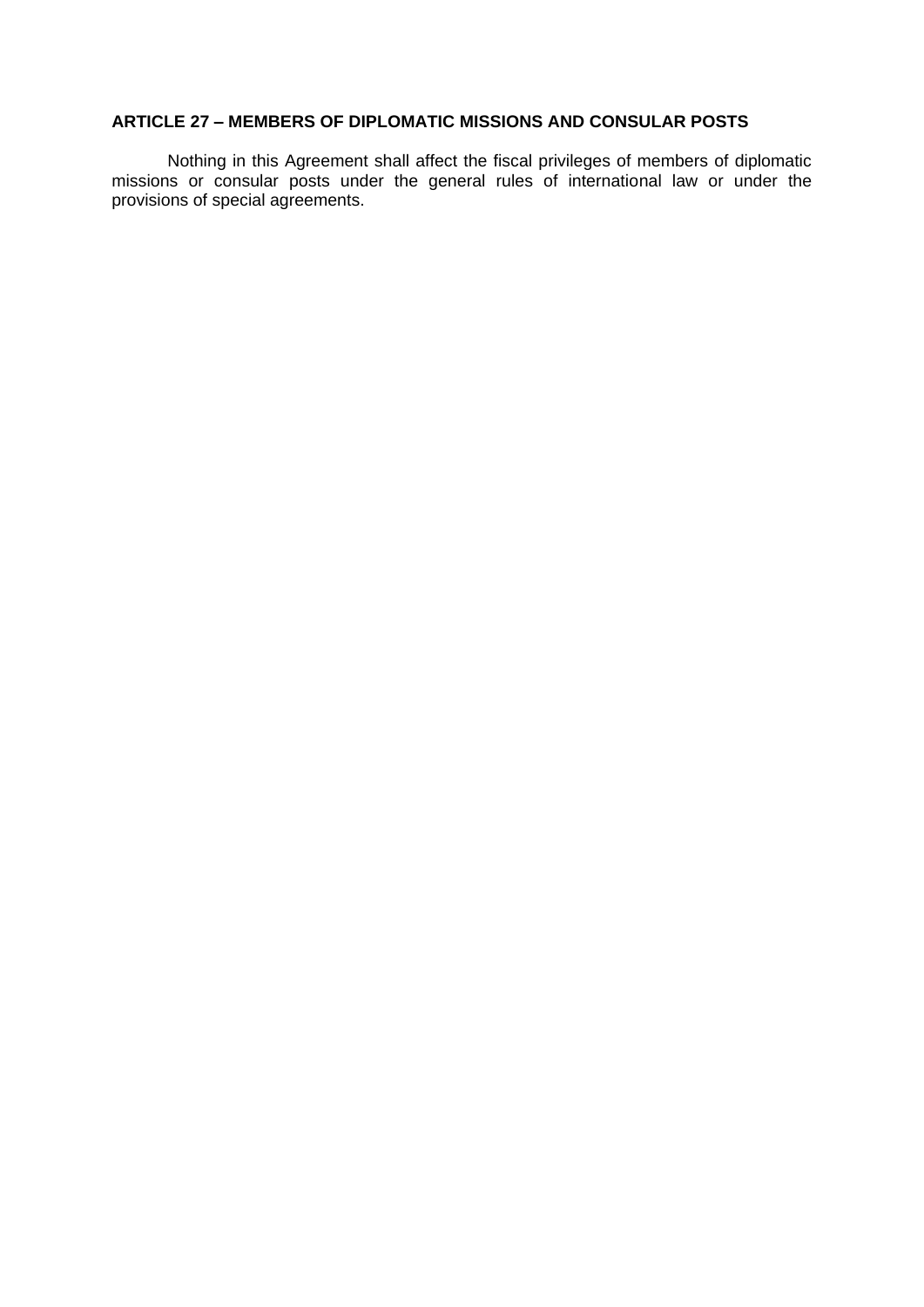## **ARTICLE 28 – ENTRY INTO FORCE**

1. The Governments of the Contracting States shall notify each other when the constitutional requirements for the entry into force of this Agreement have been complied with.

2. The Agreement shall enter into force on the date of the later of the notifications referred to in paragraph 1 and its provisions shall have effect:

- (a) in Lithuania:
	- (i) in respect of taxes withheld at source, on income derived on or after the first day of January in the calendar year next following the year in which the Agreement enters into force;
	- (ii) in respect of other taxes on income, for taxes chargeable for any fiscal year beginning on or after the first day of January in the calendar year next following the year in which the Agreement enters into force;
- (b) in Singapore:

in respect of tax chargeable for any year of assessment beginning on or after 1 January in the second calendar year following the year in which the Agreement enters into force.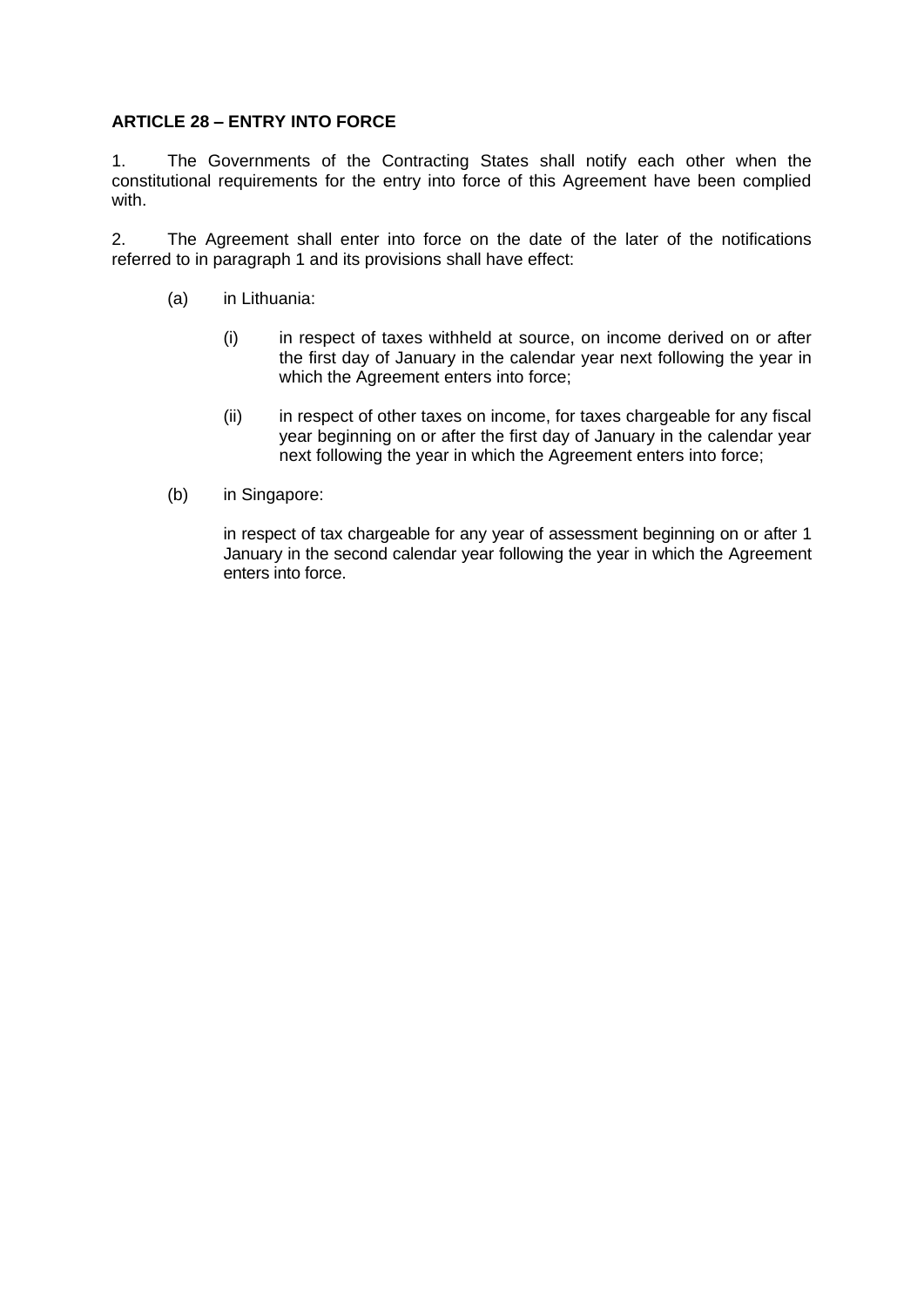#### **ARTICLE 29 – TERMINATION**

This Agreement shall remain in force until terminated by a Contracting State. Either Contracting State may terminate the Agreement, through diplomatic channels, by giving written notice of termination at least six months before the end of any calendar year. In such event, the Agreement shall cease to have effect:

- (a) in Lithuania:
	- (i) in respect of taxes withheld at source, on income derived on or after the first day of January in the calendar year next following the year in which the notice has been given;
	- (ii) in respect of other taxes on income, for taxes chargeable for any fiscal year beginning on or after the first day of January in the calendar year next following the year in which the notice has been given;
- (b) in Singapore:

in respect of tax chargeable for any year of assessment beginning on or after 1 January in the second calendar year following the year in which the notice is given.

In witness whereof the undersigned, duly authorised thereto, have signed this Agreement.

Done in duplicate at Singapore this  $18<sup>th</sup>$  day of November 2003, in the Lithuanian and English languages, both texts being equally authentic.

**For the Government of the Republic of Singapore**

**For the Government of the Republic of Lithuania**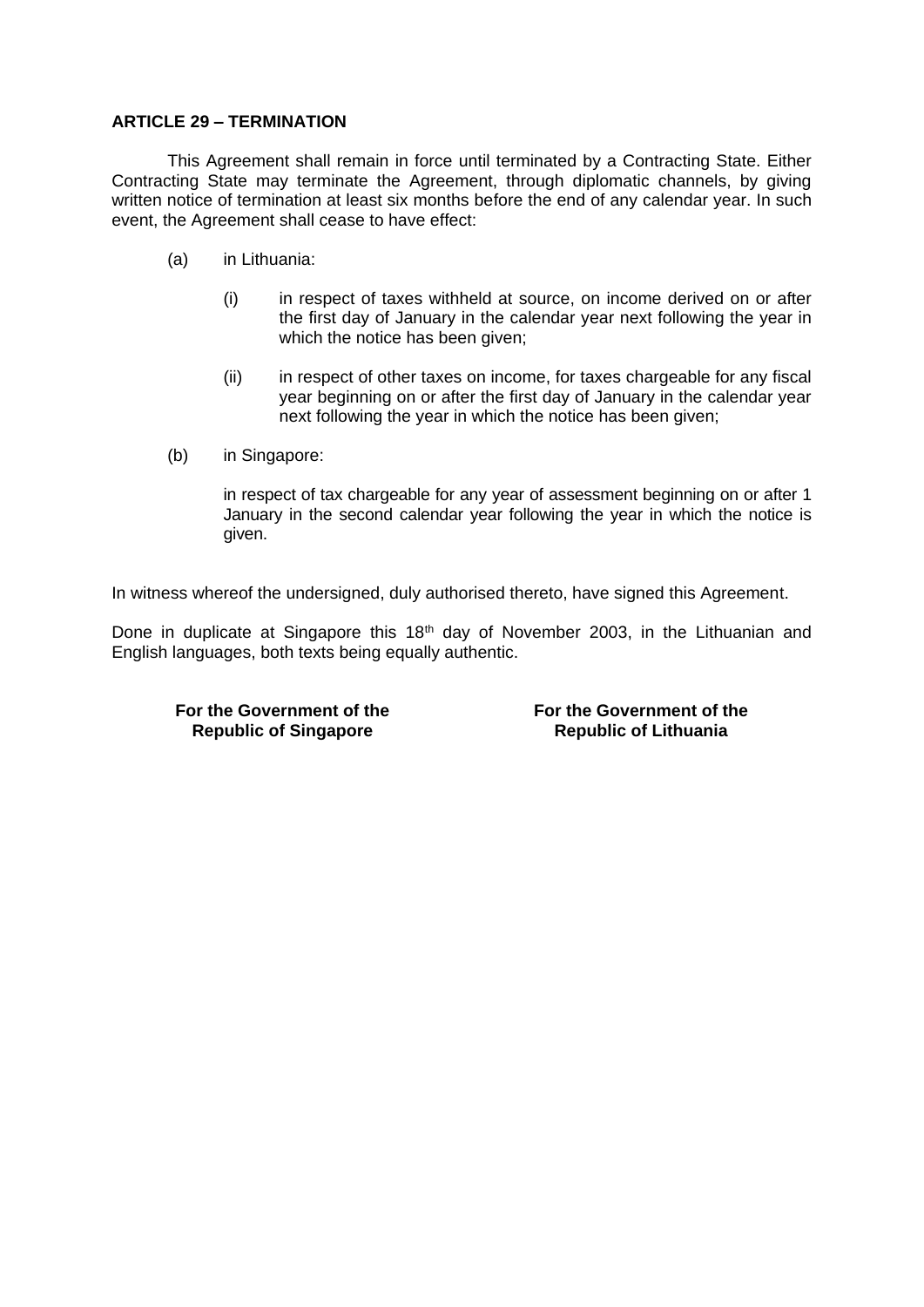#### **PROTOCOL**

The Government of the Republic of Singapore and The Government of the Republic of Lithuania have agreed that at the signing at Singapore on 18<sup>th</sup> day of November 2003 of the Agreement between the two States for the avoidance of double taxation and the prevention of fiscal evasion with respect to taxes on income, the following provisions shall form an integral part of the said Agreement:

1. With reference to Article 7:

For the purposes of paragraph 3, it is understood that the terms "expenses which are incurred for the purposes of the permanent establishment" means expenses which would be deductible if the permanent establishment were an independent enterprise of the Contracting State in which the permanent establishment is situated, and which are reasonably allocable to the permanent establishment.

- 2. With reference to Article 10:
	- (a) Under the current Singapore laws, where dividends are paid by a company which is a resident of Singapore to a resident of Lithuania who is the beneficial owner of such dividends, there is no tax in Singapore which is chargeable on dividends in addition to the tax chargeable in respect of the profits or income of the company.
	- (b) The provisions of paragraphs 2 and 3 shall apply to dividends paid by a company which is a resident of Singapore if Singapore, subsequent to the date of signature of this Agreement, imposes a tax on dividends in addition to the tax chargeable in respect of the profits or income of the company.
- 3. With reference to Articles 6 and 13:

The Contracting States understand that all income and gains arising from the alienation of immovable property situated in a Contracting State may be taxed in that Contracting State in accordance with Article 13 of this Agreement.

4. With reference to Article 17:

For the purposes of paragraph 2, "income in respect of personal activities exercised by an entertainer or a sportsman in his capacity as such accrues not to the entertainer or sportsman himself but to another person" refers also to income derived by any person from providing the services of entertainers or sportsmen.

5. With reference to Article 24:

For the purposes of paragraph 4, it is understood that, for the purposes of allowing deduction of a payment of expenses to a non-resident, nothing in the said paragraph shall be construed as preventing a Contracting State from imposing any obligation to withholding tax from such payments.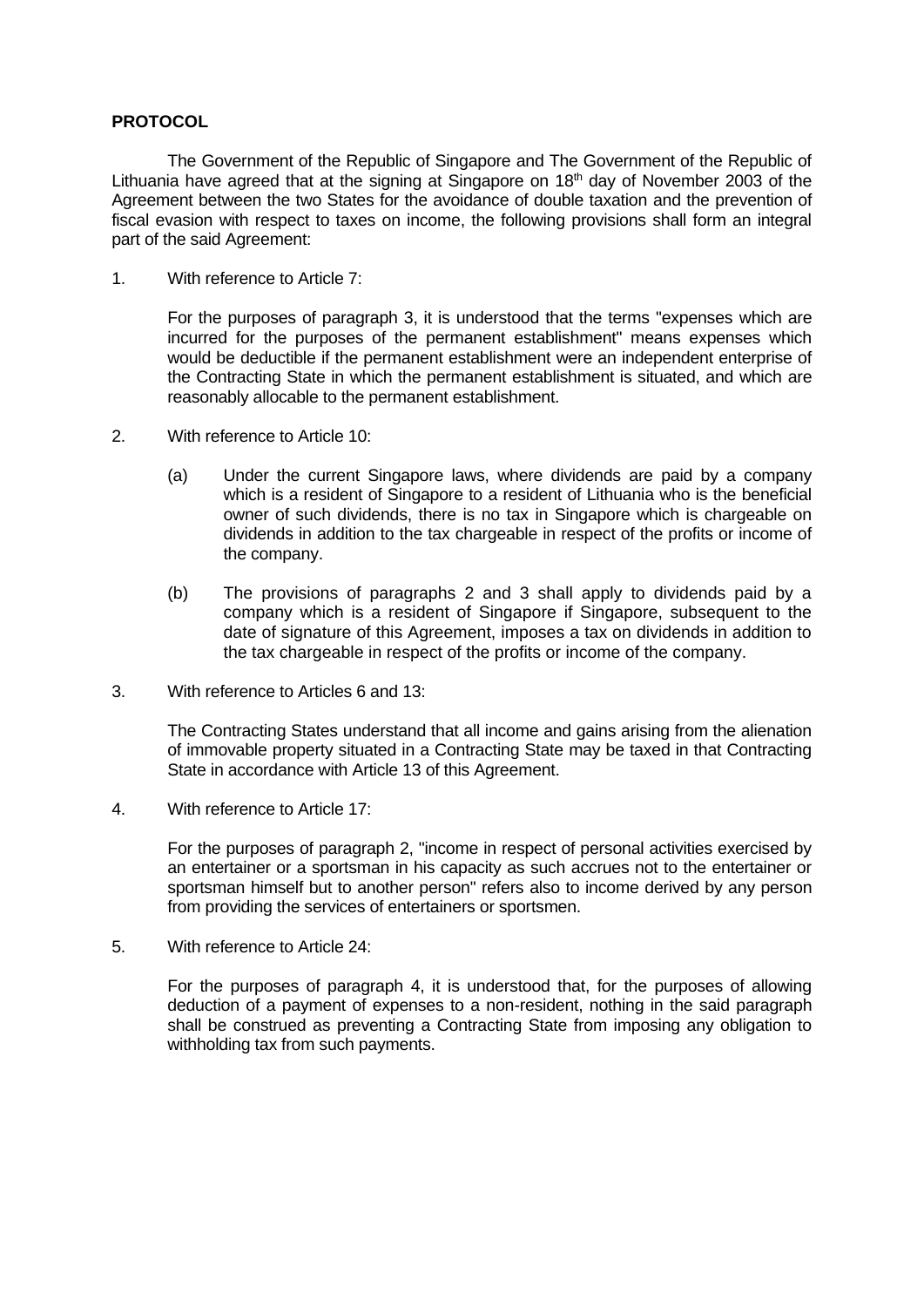In witness whereof the undersigned, duly authorised thereto, have signed this Protocol.

Done in duplicate at Singapore this 18<sup>th</sup> day of November 2003, in the Lithuanian and English languages, both texts being equally authentic.

**For the Government of the Republic of Singapore**

**For the Government of the Republic of Lithuania**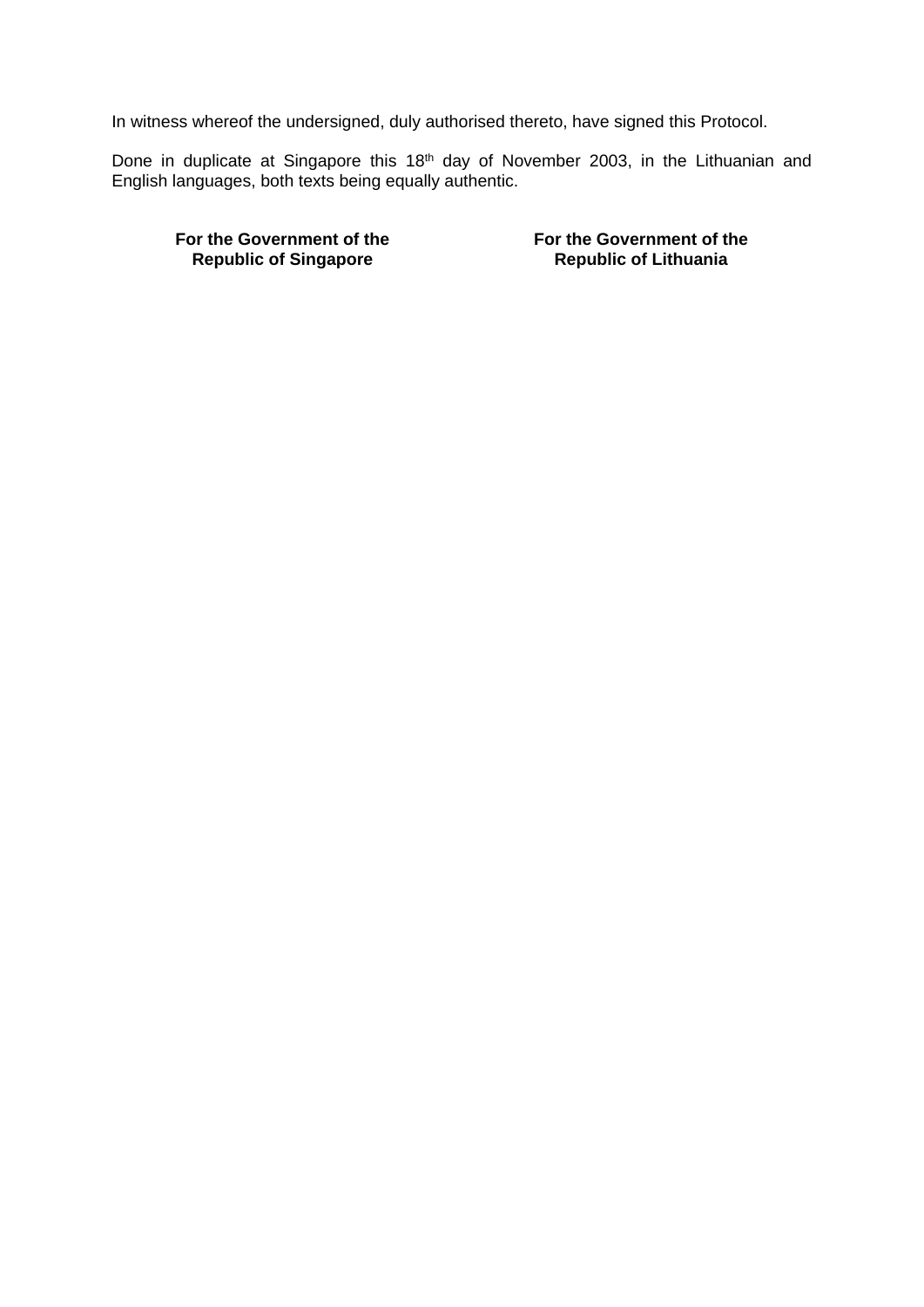# **ANNEX A**

## **Effects of the MLI on this Agreement**

#### 1. Deletion and replacement of the Preamble

The preamble of this Agreement is deleted and replaced by the following preamble:

"The Government of the Republic of Singapore and the Government of the Republic of Lithuania,

Intending to eliminate double taxation with respect to the taxes covered by this Agreement without creating opportunities for non-taxation or reduced taxation through tax evasion or avoidance (including through treaty-shopping arrangements aimed at obtaining reliefs provided in this Agreement for the indirect benefit of residents of third jurisdictions),

Have agreed as follows:".

#### 2. Amendment of Article 9

Paragraph 2 of Article 9 (Associated Enterprises) of this Agreement is deleted and replaced by the following paragraph:

"2. Where a Contracting State includes in the profits of an enterprise of that Contracting State — and taxes accordingly — profits on which an enterprise of the other Contracting State has been charged to tax in that other Contracting State and the profits so included are profits which would have accrued to the enterprise of the first-mentioned Contracting State if the conditions made between the two enterprises had been those which would have been made between independent enterprises, then that other Contracting State shall make an appropriate adjustment to the amount of the tax charged therein on those profits. In determining such adjustment, due regard shall be had to the other provisions of this Agreement and the competent authorities of the Contracting States shall if necessary consult each other.".

#### 3. Amendment of Article 22

- (a) Paragraph 3 of Article 22 (Limitation of Relief) is deleted.
- (b) The words "making a determination under paragraph 3" in paragraph 4 of Article 22 (Limitation of Relief) is deleted and substituted with the words "making a determination under Article 27A".